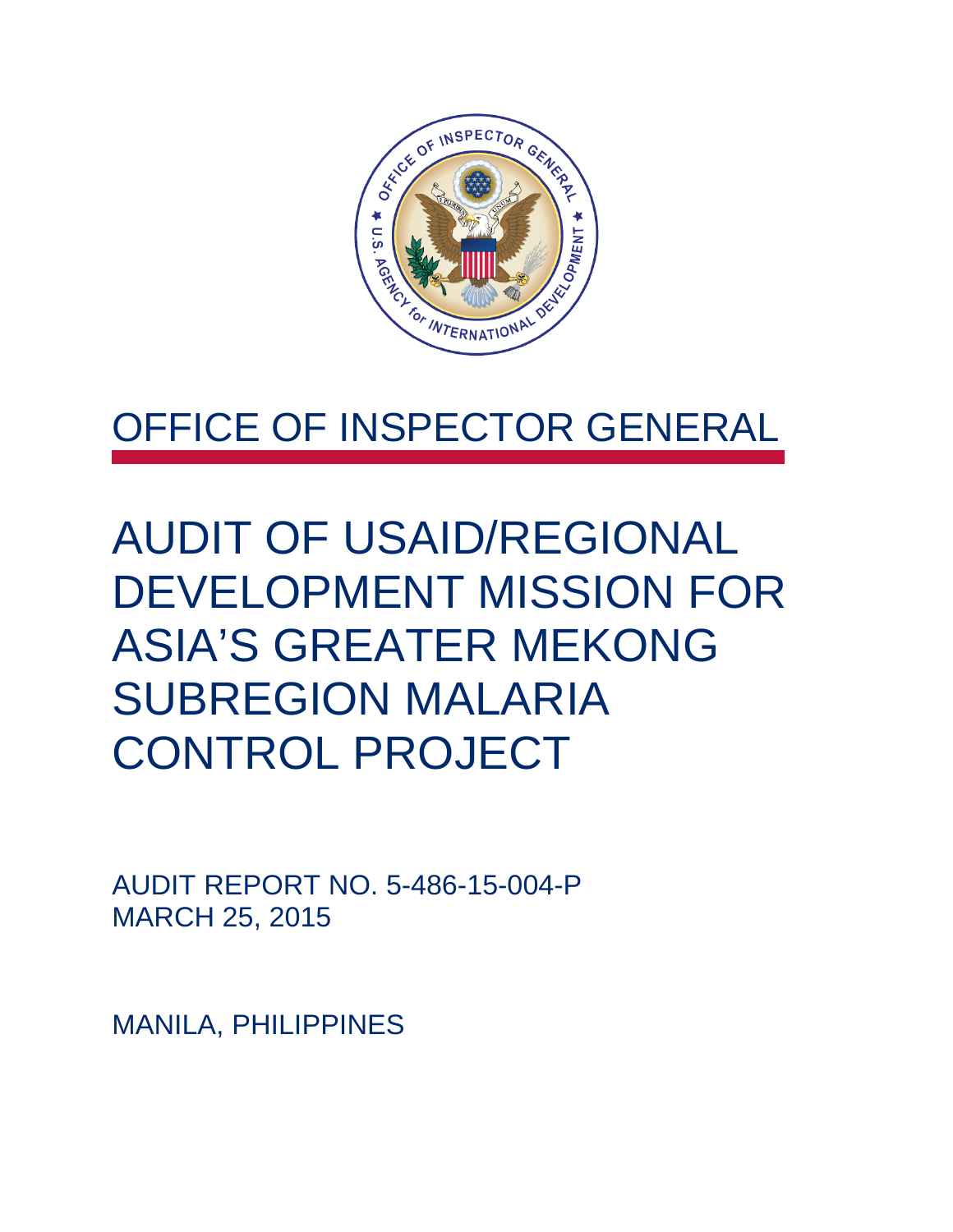

*Office of Inspector General*

March 25, 2015

#### **MEMORANDUM**

- **TO:** USAID/Regional Development Mission for Asia Mission Director, Michael Yates
- **FROM:** Regional Inspector General/Manila, Matthew Rathgeber /s/
- **SUBJECT:** Audit of USAID/Regional Development Mission for Asia's Greater Mekong Subregion Malaria Control Project (Report No. 5-486-15-004-P)

This memorandum transmits our final report on the subject audit. In finalizing the audit report, we considered your comments on the draft and included them in their entirety, excluding attachments, in Appendix II.

The audit report contains 12 recommendations to help the mission improve various aspects of the program. After reviewing information provided in response to the draft report, we determined that the mission has taken final action on Recommendation 8 and made management decisions on the rest. Please provide evidence of final action on the open recommendations to the Audit Performance and Compliance Division.

Thank you for the cooperation and assistance extended to the audit team during this audit.

U.S. Agency for International Development Annex 2 Building U.S. Embassy 1201 Roxas Boulevard 1000 Ermita, Manila, Philippines [http://oig.usaid.gov](http://oig.usaid.gov/)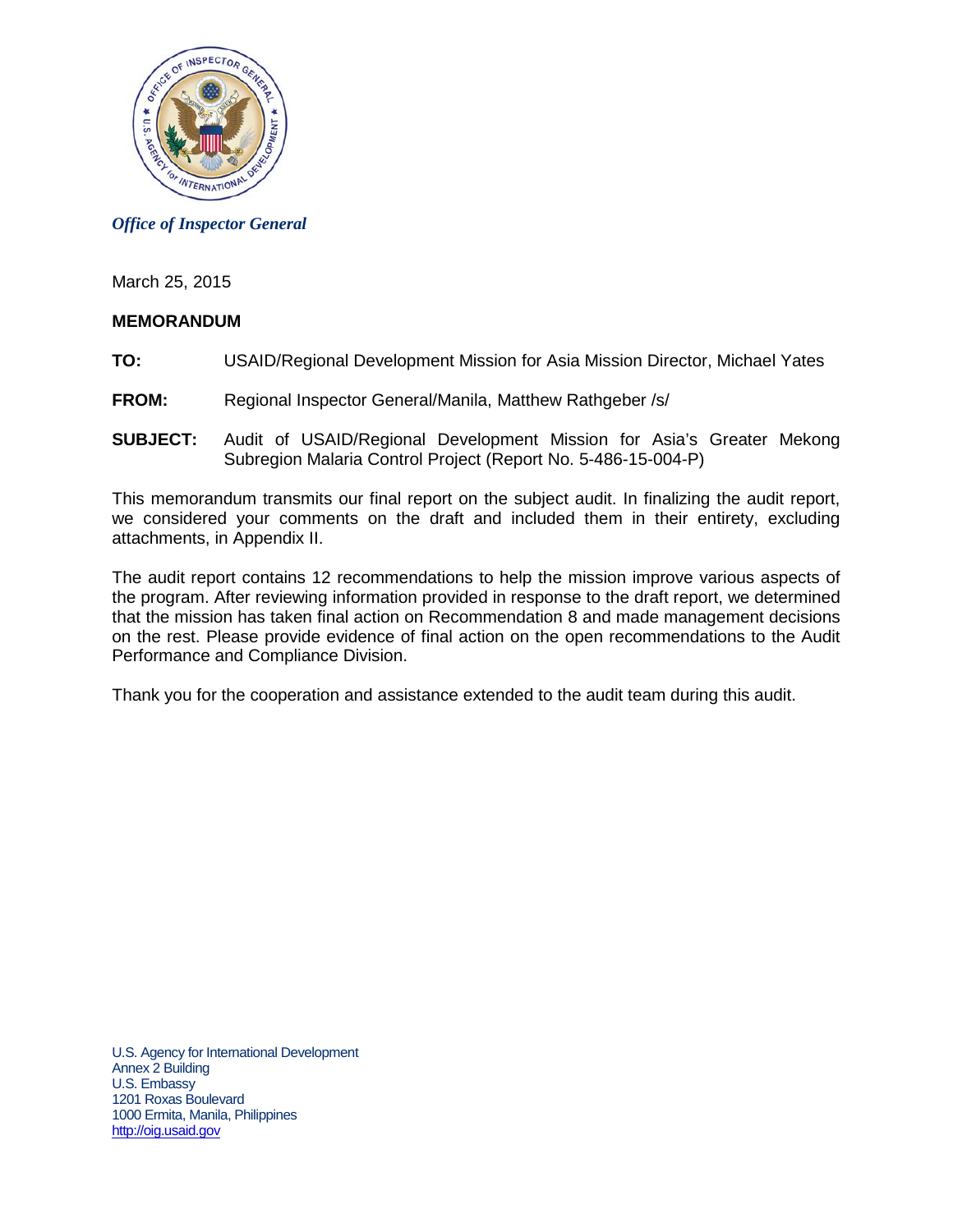# **CONTENTS**

| Implementer's Monitoring, Evaluation, and Reporting Systems Were Weak5 |  |
|------------------------------------------------------------------------|--|
|                                                                        |  |
| Cooperative Agreement Did Not Reflect Significant Changes in Project   |  |
|                                                                        |  |
|                                                                        |  |
|                                                                        |  |
|                                                                        |  |
|                                                                        |  |

#### **Abbreviations**

The following abbreviations appear in this report:

| ADS         | <b>Automated Directives System</b>    |
|-------------|---------------------------------------|
| AO          | agreement officer                     |
| <b>AOR</b>  | agreement officer's representative    |
| CAP         | control and prevention                |
| <b>COP</b>  | chief of party                        |
| <b>COR</b>  | contracting officer's representative  |
| <b>DQA</b>  | data quality assessment               |
| <b>GHI</b>  | <b>Global Health Initiative</b>       |
| M&E         | monitoring and evaluation             |
| <b>NMCP</b> | national malaria control program      |
| PMI         | President's Malaria Initiative        |
| <b>RDMA</b> | Regional Development Mission for Asia |
| RDT         | rapid diagnostic test                 |
| <b>RIG</b>  | regional inspector general            |
| URC         | University Research Co.               |
|             |                                       |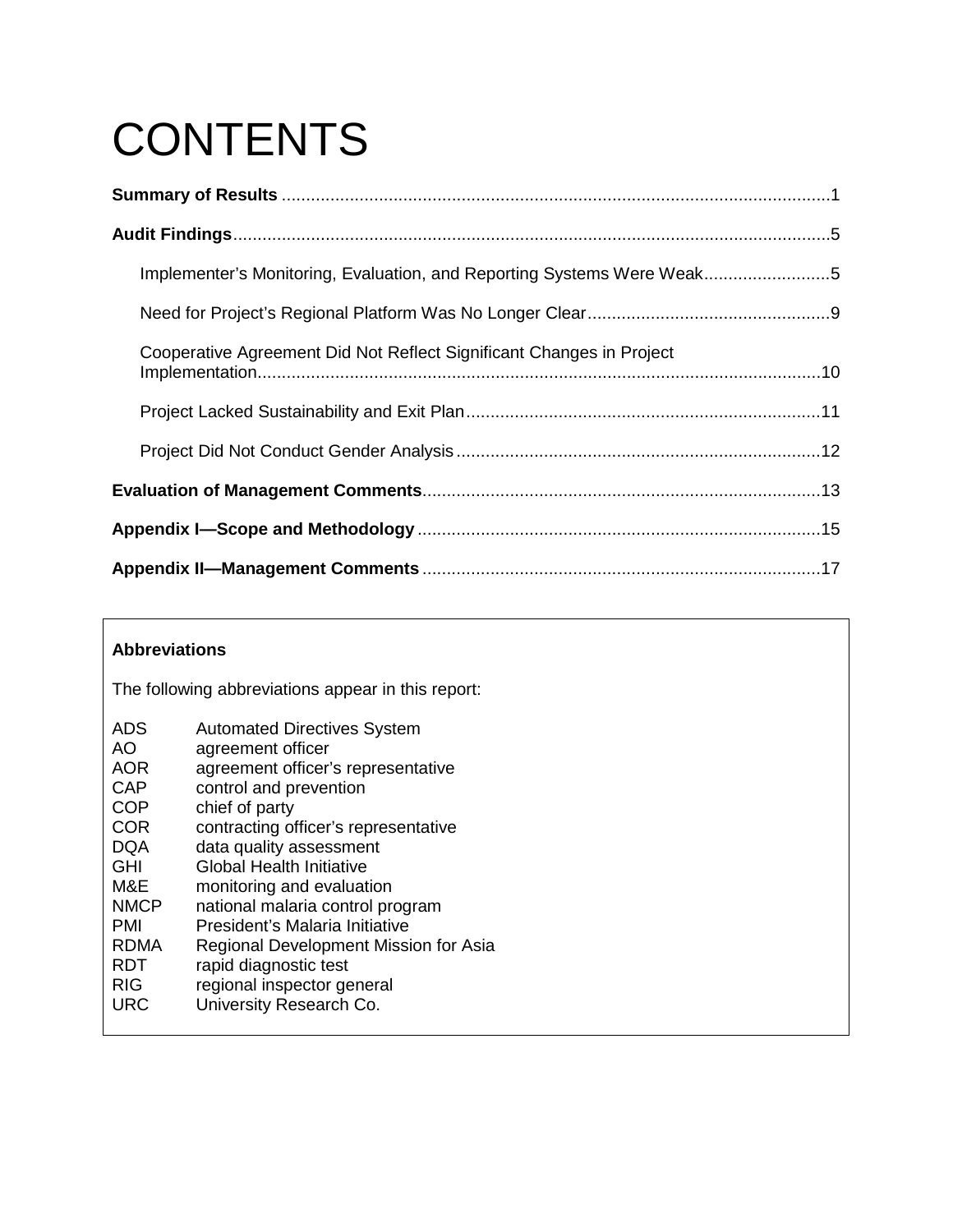## <span id="page-3-0"></span>SUMMARY OF RESULTS

In May 2009 President Barack Obama announced the Global Health Initiative (GHI), a 6-year, comprehensive effort to reduce the burden of disease and promote healthy communities and families around the world. The President's Malaria Initiative (PMI) was a core component of that, and in 2011 PMI support was extended to the greater Mekong subregion, a natural area of economic cooperation among six countries—Burma (also known as Myanmar), Cambodia, China, Laos, Thailand, and Vietnam.

Malaria is endemic in some locations, and eradication is a global priority because of the region's past propensity for developing drug-resistant strains of the disease. Although malaria control in some parts of the region has improved, progress has been uneven. For example, the number of confirmed cases has increased in Burma, which in 2013 accounted for more than 71 percent of malaria cases and about 69 percent of the malaria deaths in the region.

To respond to this health challenge, in 2011 USAID's Regional Development Mission for Asia (RDMA) awarded a 5-year, \$24 million cooperative agreement to University Research Co. (URC) for the Greater Mekong Subregion Malaria Control Project (also known as CAP-Malaria). [1](#page-3-1) The goal is to contain the spread of multidrug-resistant *Plasmodium falciparum* malaria in the region by developing and increasing cost-effective control interventions to prevent malaria transmission; improving the quality and effectiveness of diagnosis; reducing bottlenecks at local institutions; and supporting the establishment of strategic information for malaria control.

In the cooperative agreement, URC proposed creating a consortium of itself and two other international nongovernmental organizations to implement the project in countries where each one had expertise. URC would lead the consortium and focus its project activities in Cambodia, while overseeing the activities of its subpartners—Kenan Institute Asia in Thailand and Save the Children in Burma, as shown in the map on the next page.

Collectively, they plan to use the expertise and strength of the consortium to strengthen the existing systems of national malaria control programs (NMCPs), improve health-care guidelines on malaria, build capacity of partners and communities to improve the diagnosis and treatment of the disease, strengthen surveillance of antimalarial resistance, monitor the quality of antimalarial drugs, and facilitate the three countries' sharing of malaria control information. As of June 30, 2014, USAID/RDMA had obligated about \$14 million for the project and spent \$10 million.

<span id="page-3-1"></span> $1$  This is an abbreviation for "control and prevention of malaria."  $\overline{\phantom{a}}$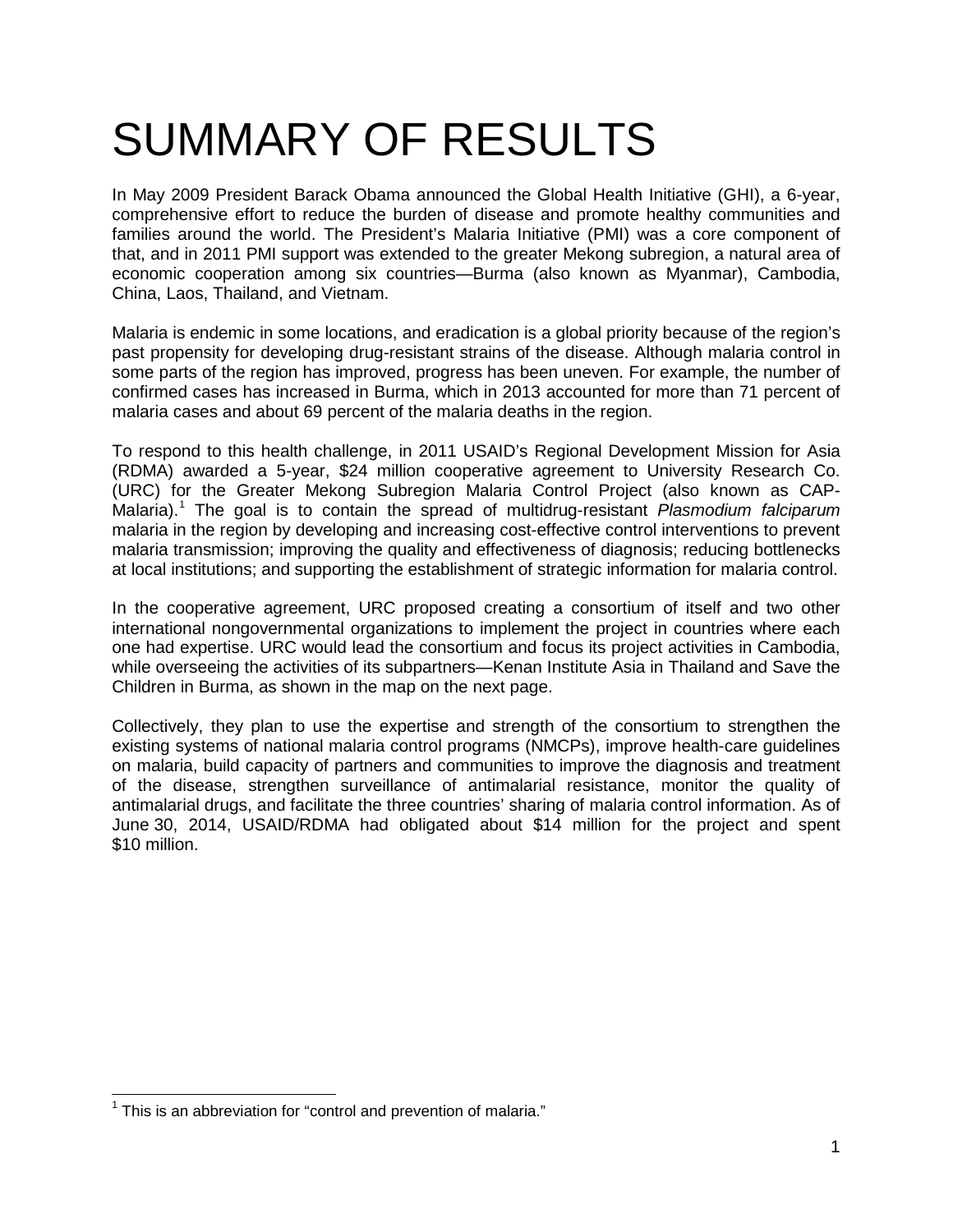

**Source: University Research Co.**

The Regional Inspector General (RIG)/Manila conducted this audit to determine whether USAID/RDMA's CAP-Malaria is achieving its main objectives, including improving the quality and effectiveness of diagnosis and treatment of malaria at the community and health-facility levels, and supporting the establishment and maintenance of strategic information for malaria control.

The project generally is meeting its main objectives in developing and increasing cost-effective control interventions to prevent malaria transmission; improving the quality and effectiveness of diagnosis and treatment of malaria at the community and health-facility levels; and reducing bottlenecks at local institutions. CAP-Malaria has successfully:

- Established a large network of volunteer workers to provide services, such as diagnosis, treatment, and referrals of malaria to the communities and villages in all three countries.
- Established standard operational procedures called "Day-3 (+) Intensified Pf Malaria Case Management" at health facilities and communities in Cambodia together with the World Health Organization and the Cambodian National Center for Parasitology, Entomology, and Malaria Control.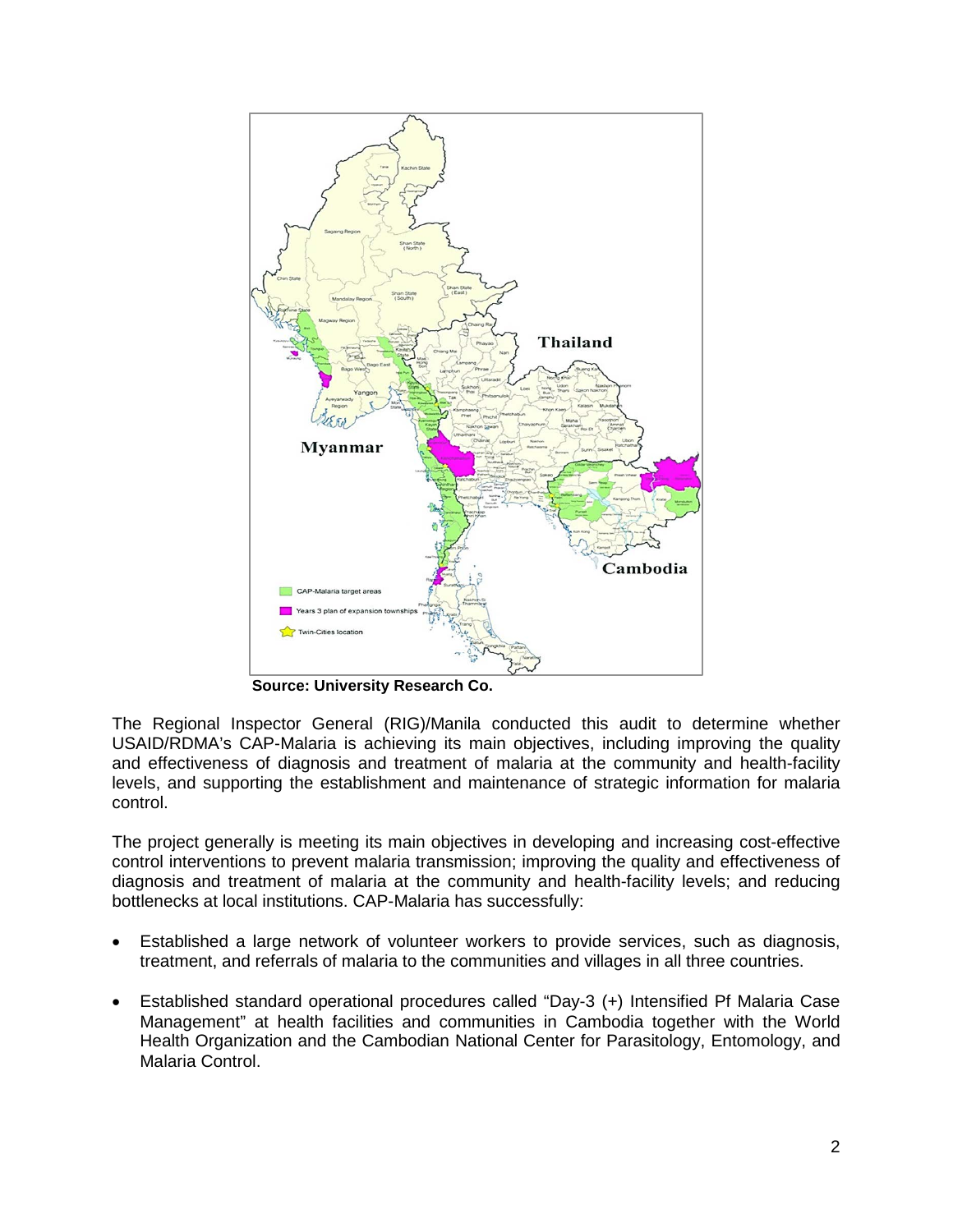- Established revolving funds managed by community health groups in 111 villages in the Burmese state of Kayin to provide financial support for patients on emergency hospital referral visits.
- Provided malaria intervention activities in areas that the countries' NMCPs could not cover.

However, CAP-Malaria is falling short in supporting the establishment and maintenance of strategic information of malaria control and there are problems with project management.

- URC's monitoring, evaluation, and reporting systems were weak (page [5\)](#page-7-1). URC reported limited strategic information and unsupported data for the project, and it did not implement the proper access controls in its project management information system.
- The need for the project's regional platform was no longer clear (page [9\)](#page-11-0). USAID/RDMA's role in the project shifted from managing it to providing technical support to missions. As a result, missions in Burma and Cambodia were unclear on the role of USAID/RDMA and the regional approach of the project.
- The cooperative agreement did not reflect significant changes to the project's implementation (page [10\)](#page-12-0). Significant decreases in project funding to Thailand since 2012 and added requirements for URC on the implementation plans and progress reports of project activities starting in FY 2013 were not incorporated in the agreement.
- The project lacked a sustainability and exit plan (page [11\)](#page-13-0). Four years into implementation, URC has yet to prepare a sustainability and exit plan, as required by the cooperative agreement and stated in the first-year work plan.
- The project did not conduct the required gender analysis (page [12\)](#page-14-0). Without this, the mission cannot know whether CAP-Malaria has addressed the health needs of the different genders effectively.

To address the above issues, we recommend that USAID/RDMA:

- 1. Require URC to conduct an analysis of the project's reported data, and, based on the results, include strategic information in the progress reports (page [6\)](#page-8-0).
- 2. Determine whether the project's progress should be reported more frequently for better project management, and if necessary, amend the reporting requirement in the cooperative agreement (page [6\)](#page-8-1).
- 3. Require URC to establish access security controls in its project management information system to prevent unauthorized access (page [6\)](#page-8-2).
- 4. Require URC to implement a plan to improve the project's monitoring, evaluation, and reporting systems (page [8\)](#page-10-0).
- 5. Conduct a comprehensive data quality assessment (DQA) for CAP-Malaria that includes detailed testing of data in Burma and Thailand (page [8\)](#page-10-1).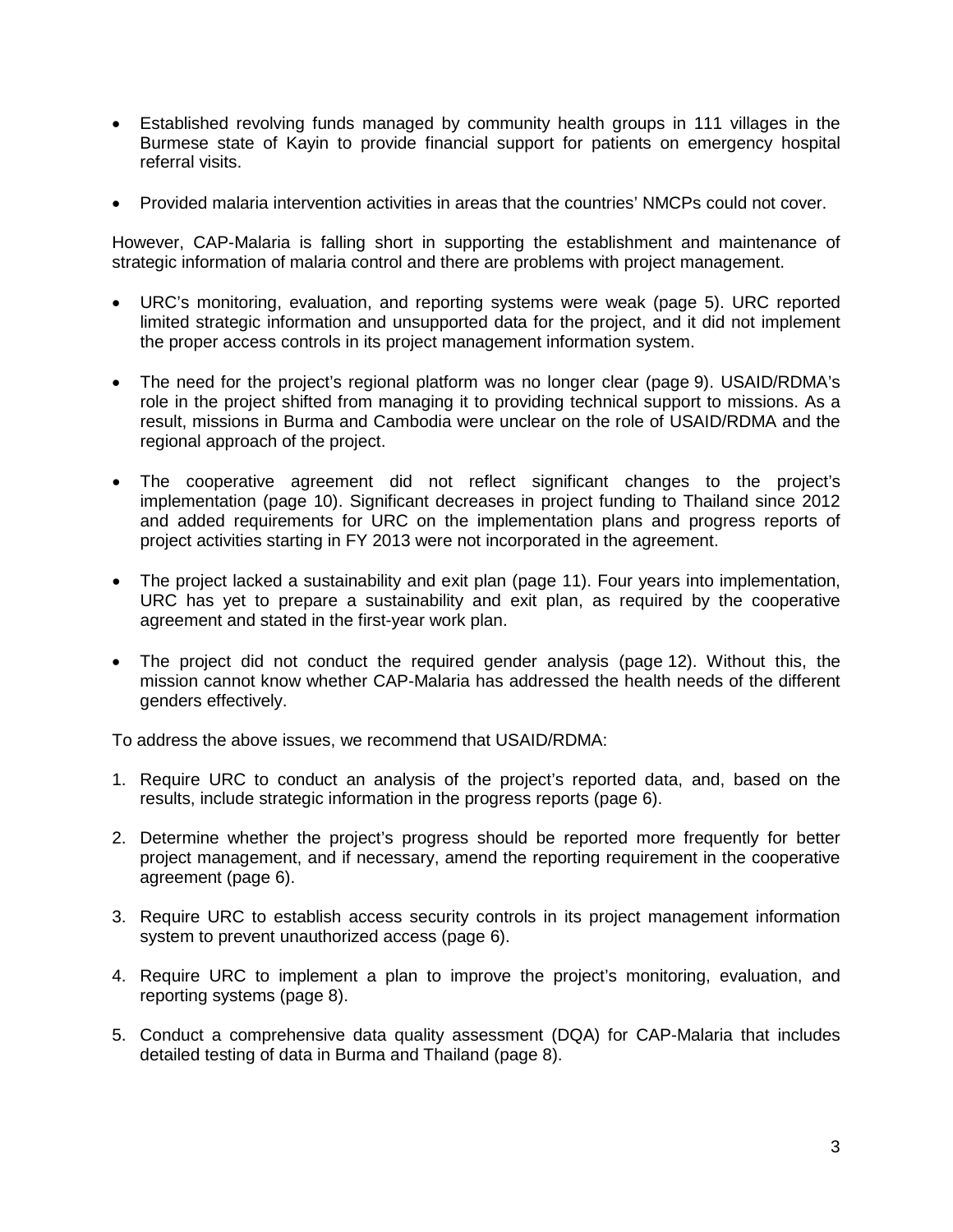- 6. Verify and document whether URC has taken adequate corrective actions to address the recommendations of the previous DQAs conducted on CAP-Malaria in Cambodia (page [9\)](#page-11-1).
- 7. Require URC to strengthen the staffing capacity of its monitoring and evaluation (M&E) teams and field offices for the project to enable adequate data verification before submission to the mission (page [9\)](#page-11-2).
- 8. Along with USAID missions in Burma and Cambodia, conduct and document an assessment of the regional component of the project to define each mission's roles and responsibilities (page [10\)](#page-12-1).
- 9. Determine and document whether amendments to the cooperative agreement are necessary to change the project description and reporting requirements, and, if needed, make any required changes (page [11\)](#page-13-1).
- 10. Require URC to complete the sustainability and exit plan for CAP-Malaria as stated in the implementation plan of the cooperative agreement (page [12\)](#page-14-2).
- 11. Require URC to conduct a gender analysis and internal gender audit for Burma, Cambodia, and Thailand, as stated in the cooperative agreement (page [12\)](#page-14-3).
- 12. Implement a mission order requiring the deliverables of all mission projects to be tracked so the incoming agreement officer's (AO's) and contracting officer's representatives (CORs) will have the most updated information for project management (page [12\)](#page-14-4).

Detailed findings appear in the following section, and the scope and methodology appear in Appendix I. OIG's evaluation of management comments is on page 13 and the full text of management comments is in Appendix II.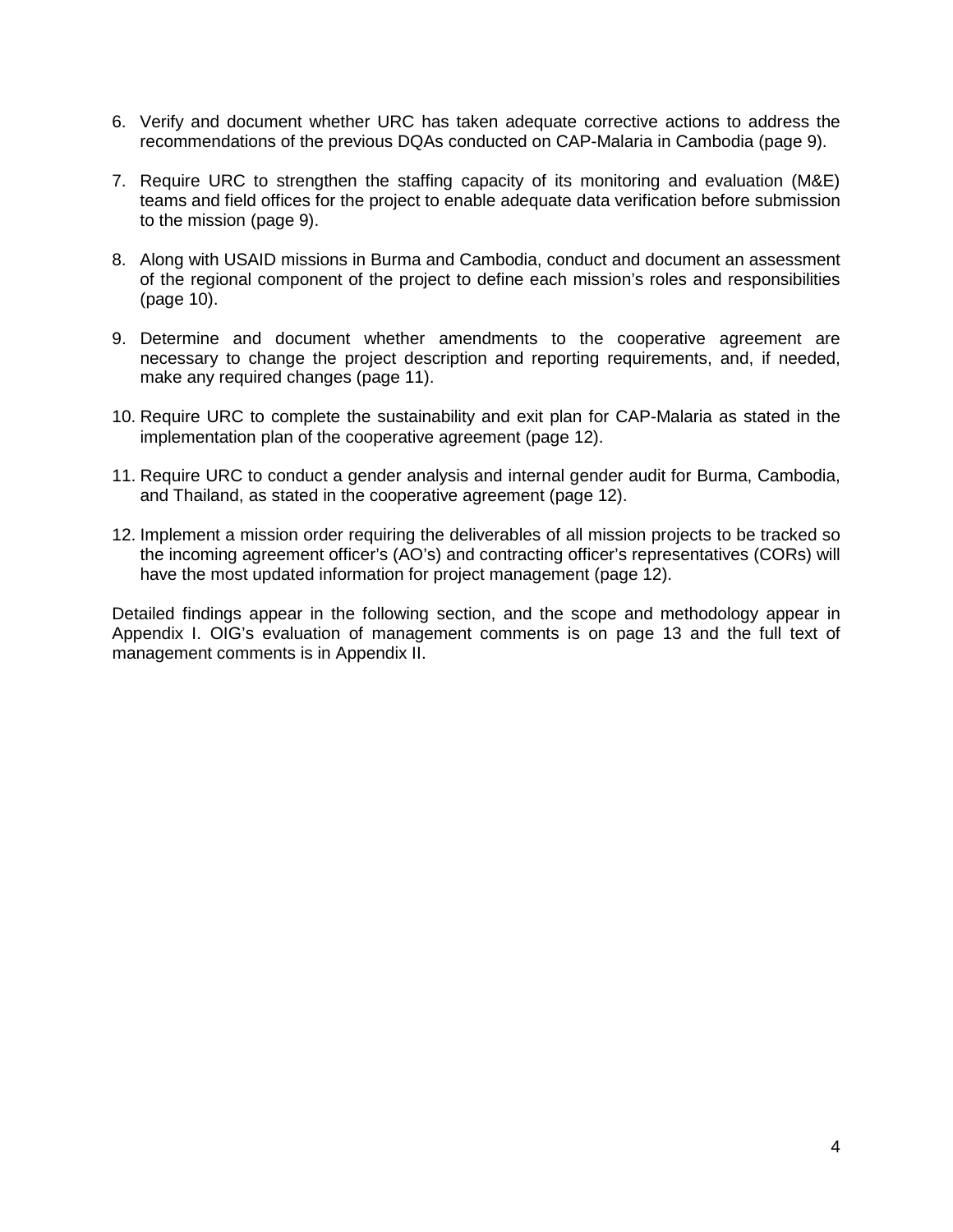## <span id="page-7-0"></span>AUDIT FINDINGS

### **Implementer's Monitoring, Evaluation, and Reporting Systems Were Weak**

<span id="page-7-1"></span>According to ADS 203, monitoring and evaluating a project are essential to measuring performance and ensuring that it is on track to meet its objectives. Also, adequate systems need to be implemented to capture and report the results of the project performance accurately.

However, URC's monitoring, evaluation, and reporting systems had the following problems.

**Strategic Information Reported Was Deficient.** One of the four specific objectives of the project is to increase the use of strategic information for making decisions at the national, regional, and local levels. URC was to gather data from its project activities and analyze them to help those levels of government in each country move forward with their national malaria plans to provide quality services and build local capacity.

The annual and semiannual progress reports for the three countries did not have sufficient strategic information based on an in-depth analysis of reported data. For example, the latest semiannual report of CAP-Malaria in Cambodia reported the results of a number of surveys conducted during the period but did not provide the type of strategic information those surveys offered that could address future planning of the NMCP in the country.

According to USAID's midterm performance evaluation report of the project:

CAP-Malaria has not yet made full use of the strategic information available within or outside of the project. Several sets of studies have been done (entomology, KAP [knowledge, attitude, practice], etc.), but the results have not led to obvious changes in programming or design. While the methodological rigor of completed studies has improved over the course of the project, improvement is still needed. Specifically, reporting of detailed methods, limitations and biases, and more nuanced discussion about how the results should inform project activities should be included.

This happened because URC reported only on what had been implemented and offered limited information on what the results from the activities meant and how they could be used for future project planning. Furthermore, the semiannual progress reporting requirements of the cooperative agreement have not been effective in offering timely information for making strategic programming decisions. More frequent reporting would help the regional malaria team manage the project more effectively. Moreover, URC did not understand what strategic information it needed to provide based on the analytical data collected from the field on the project's effectiveness in attaining the intended results.

These problems occurred because URC's regional M&E team in Cambodia collected and compiled the data only for the regional technical team that prepared the progress reports. According to the team, it was only supposed to provide reported data, not to conduct data analysis. Nonetheless, members of the team said they could conduct the task if needed.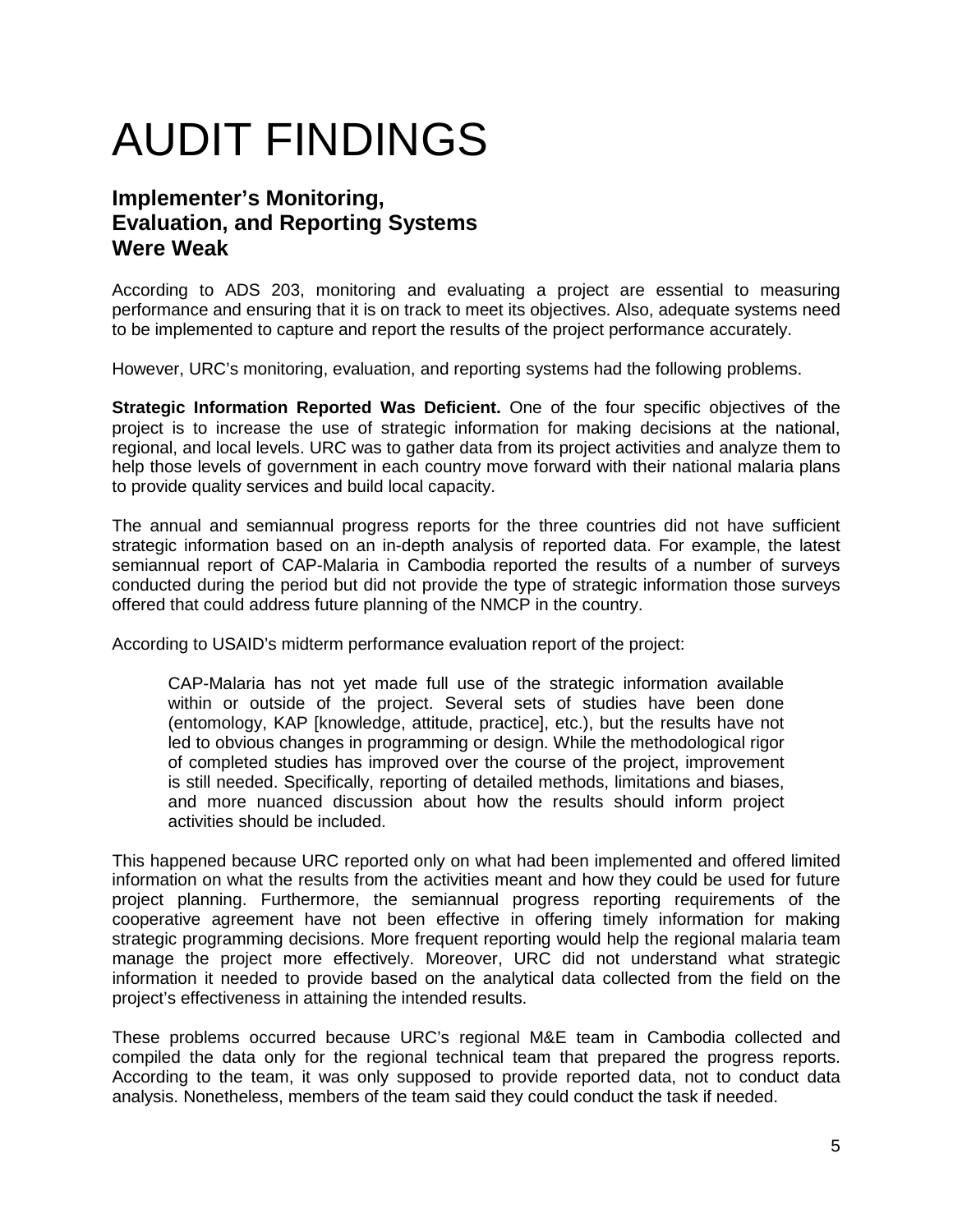As emphasized by a member of URC's management team in Burma, strategic information related to malaria control from the project as well as those under other donors is essential for planning activities. Without it, the risk of making wrong decisions on the malaria program at the national, regional, and local level increases. Therefore, we are making the following recommendations.

<span id="page-8-0"></span>*Recommendation 1. We recommend that USAID/Regional Development Mission for Asia require University Research Co. to conduct an analysis of the project's reported data, and, based on the results, include strategic information in the progress reports.*

<span id="page-8-1"></span>*Recommendation 2. We recommend that USAID/Regional Development Mission for Asia determine whether more frequent reporting of the project's progress is required for better management, and, if necessary, amend the reporting requirement in the cooperative agreement accordingly.[2](#page-8-3)*

**Project Management Information System Was Not Fully Secured.** National Institute of Science and Technology's Special Publication 800-27, "Engineering Principles for Information Technology Security (A Baseline for Achieving Security)" presents a list of system-level security principles to be considered in the design, development, and operation of an information system. One is to implement "least privileges" in the system so users have access only to what they need to do their jobs. Further, it is better to have several administrators with limited access to security resources rather than one person with "super user" permissions.

Contrary to the guidance, system users with access rights to enter data could edit any data in the CAP-Malaria performance management information system, including data from the past and entered by other users. The IT specialist who manages the system also had the authority to enter and edit data.

According to the regional M&E team, the system had the appropriate access controls in place originally but was later changed because many employees said they preferred to have direct access to edit reported data rather than ask the team to make the changes. And, the team explained, the IT specialist needs access to edit and merge data from the country offices in Burma and Thailand because neither was fully online with the system.

Giving staff users access to edit data that has already been reported and giving the IT specialist access to enter and edit data increase the risk of project information being compromised. Consequently, the same erroneous information could be used to make decisions about the project that could stall its progress or take resources away from the intended beneficiaries. Therefore, we make the following recommendation.

<span id="page-8-2"></span>*Recommendation 3. We recommend that USAID/Regional Development Mission for Asia require University Research Co. to establish access security controls in its project management information system to prevent unauthorized access.*

**Some Reported Data Were Not Supported.** According to ADS 203.3.11, performance data should reasonably meet five quality standards—validity, integrity, precision, reliability, and

<span id="page-8-3"></span> $2$  A cooperative agreement may only be amended in writing by a formal amendment or letter, signed by the Agreement Officer, and in the case of a bilateral amendment, by the AO and an authorized official of the recipient. See ADS Chapter 303, and Standard Provisions for Non-U.S. Nongovernmental Organizations, M3, a mandatory reference for ADS Chapter 303.  $\overline{\phantom{a}}$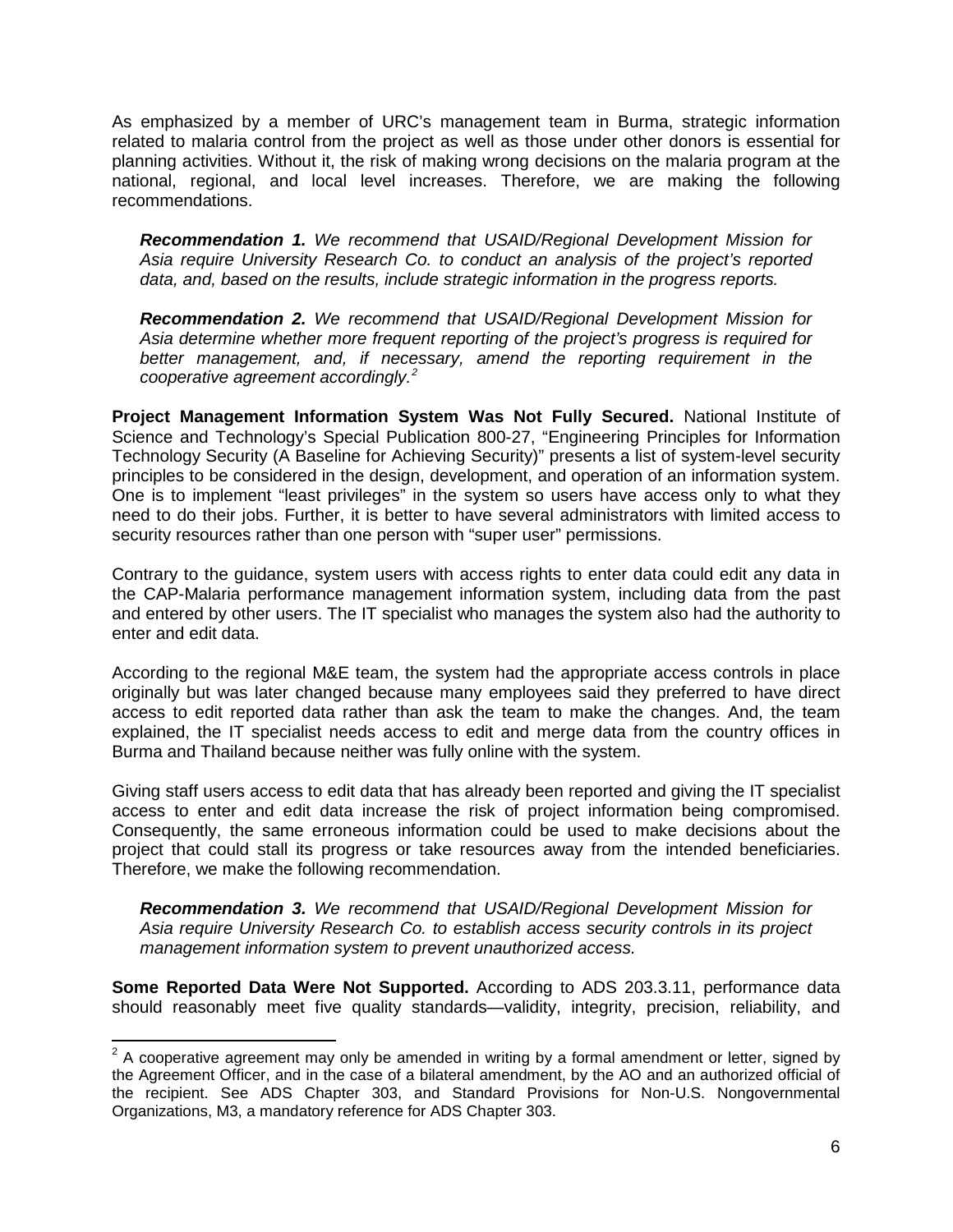timeliness. The DQA should examine the data in light of the five standards above, reviewing the systems and approaches for collecting data and whether they are likely to produce data of an acceptable quality over time. The process entails detailed reviews of contractors' records used for data reporting.

The project's previous AOR for USAID/RDMA and USAID/Burma together conducted a DQA at the CAP-Malaria Burma office without verifying data source documentation because of travel restrictions imposed by the Burmese Government on travel outside of Yangon. In Cambodia, USAID/RDMA conducted DQAs in October 2012 at CAP-Malaria's regional office and in December 2013 at a field office. However, it did not examine the reported data from CAP-Malaria Thailand.

The DQA process conducted by USAID/RDMA in Cambodia was comprehensive and provided useful recommendations to address the deficiencies found. Even though CAP-Malaria provided evidence to the audit team showing corrective actions were taken to address the recommendations, when we verified the reported data from Burma and Thailand, we found similar issues to those found by the DQAs.

Table 1 shows discrepancies in reported data in FY 2013 for performance indicators. Some of the reported results did not have supporting documentation.

| <b>Indicator Name</b>                                                                                                                    | <b>Reported</b><br><b>Result</b> | <b>Actual</b><br><b>Result</b> | Percentage<br>Over (Under)-<br><b>Stated</b> |
|------------------------------------------------------------------------------------------------------------------------------------------|----------------------------------|--------------------------------|----------------------------------------------|
| Number of health workers trained in<br>case management with artemisinin-<br>based combination therapy (ACTs)<br>with USG funds           | 1.279                            | 1.163                          | 10                                           |
| Number of health workers trained in<br>malaria laboratory diagnostics (rapid<br>diagnostic tests [RDTs] or<br>microscopy) with USG funds | 1.417                            | 1.203                          | 18                                           |

#### **Table 1. Discrepancies for CAP-Malaria Burma Reviewed for FY 2013 (Audited)**

In addition, reported data of one other performance indicator—*Number of treated mosquito nets distributed by CAP-Malaria—*were not adequately supported; sampled data from selected villages for FY 2013 could not be verified because the figures in the supporting documentation were illegible and had many corrections.

According to URC's M&E team in Burma, it did not have sufficient staff to verify data reported from the field. The coordinator was responsible for monitoring 20 townships while his assistant stayed in the office compiling data for reporting to the regional M&E team in Cambodia. There were only five employees collecting and reporting data from the townships, and they also were responsible for compiling data for more than 10,000 malaria testing cases each month. Officials with Save the Children, URC's subpartner in Burma, said they did not have enough employees either to monitor project activities. In addition, URC's country manager for the project in Burma said he asked his superiors a number of times for more people for the M&E team as well as in the field, but did not get any.

Similar data quality issues existed for CAP-Malaria Thailand for FY 2013 as shown on the next page in Table 2.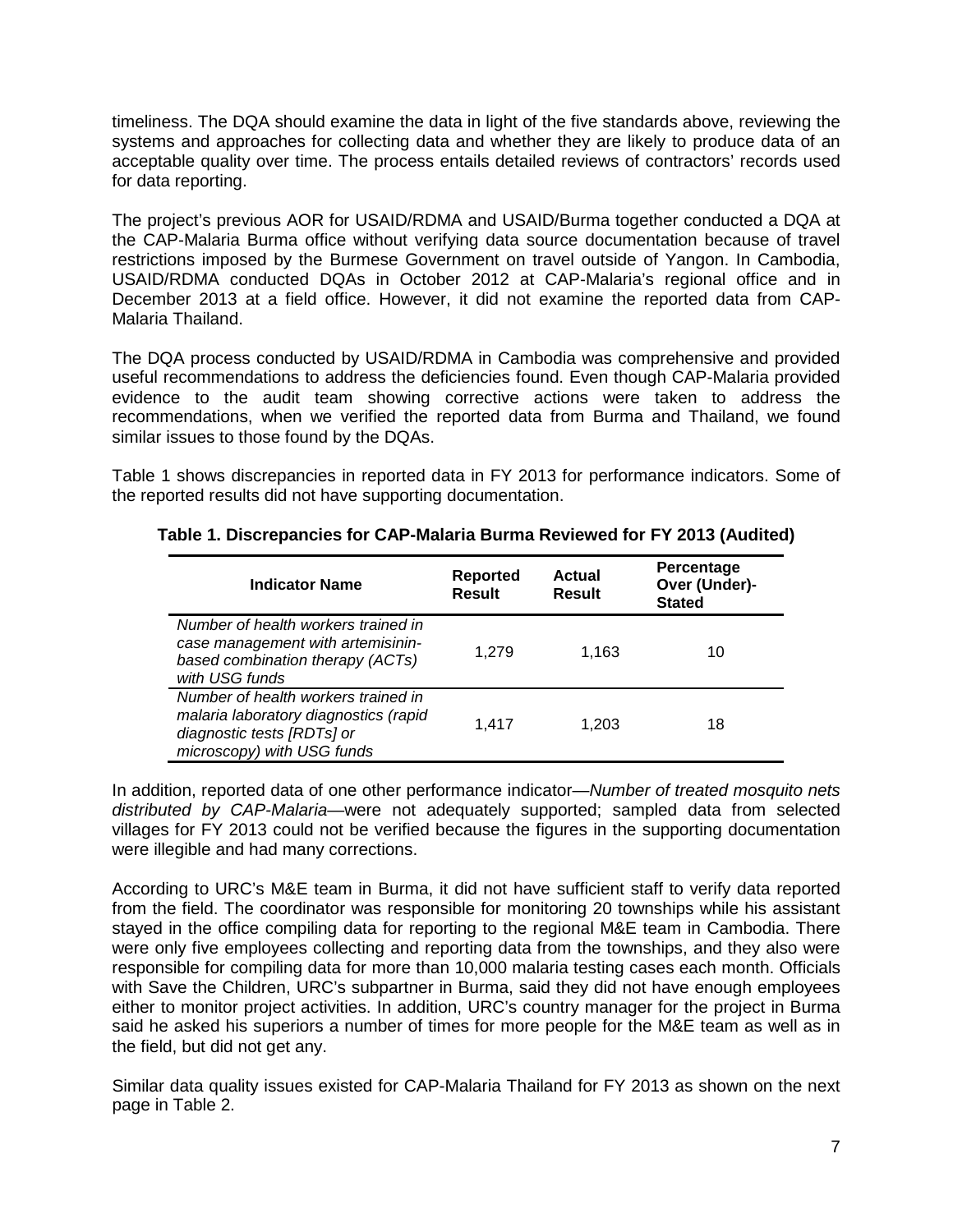| <b>Indicator Name</b>                                                                                                 | Reported<br>Result | Actual<br><b>Result</b> | Percentage<br>Over (Under)-<br><b>Stated</b> |
|-----------------------------------------------------------------------------------------------------------------------|--------------------|-------------------------|----------------------------------------------|
| Number of target population reached by<br><b>Behavior Change Communication through</b><br>interpersonal communication | 1.489              | 449                     | 229                                          |
| Number of health workers trained in case<br>management with ACTs with USG funds                                       | 130                | 119                     | 9                                            |
| Number of health workers trained in malaria<br>diagnostics (RDTs or microscopy) with USG<br>funds                     | 87                 | 69                      | 26                                           |

#### **Table 2. Discrepancies for CAP-Malaria Thailand Reviewed for FY 2013 (Audited)**

Furthermore, for the 6 months of FY 2014 for which performance data were available, we found a discrepancy for one of these same indicators, as shown in Table 3 below. The results of data verification showed that URC had counted the same people twice for receiving interpersonal communication about malaria intervention.

#### **Table 3. Discrepancies for CAP-Malaria Thailand Data Reviewed for the Period of October 1, 2013, Through March 31, 2014 (Audited)**

| <b>Indicator Name</b>                        | Reported<br>Result | Actual<br><b>Result</b> | Percentage<br>Over (Under)-<br><b>Stated</b> |
|----------------------------------------------|--------------------|-------------------------|----------------------------------------------|
| Number of target population reached by       |                    |                         |                                              |
| <b>Behavior Change Communication through</b> | 8.109              | 5.862                   | 38                                           |
| interpersonal communication                  |                    |                         |                                              |

The cause of the discrepancies was mainly due to not having enough employees in the field offices. The field coordinator said he was working alone and was responsible for coordinating with partners, data quality and progress reporting, financial management and reporting, and conducting training for the two district areas of Thailand that were far apart. He also had to collect, compile, and report a large volume of data to the CAP-Malaria regional office in Cambodia each month. Because of this workload, he did not verify the accuracy of project results consistently before reporting. URC was aware of the staffing issue for a long time but did not take action to provide any relief until shortly before the audit fieldwork by hiring an additional person to collect and compile data.

Management decisions based on incorrect reported data could adversely affect the budget and programmatic needs of the project. To address the weaknesses, we are making the following recommendations.

<span id="page-10-0"></span>*Recommendation 4. We recommend that USAID/Regional Development Mission for Asia require University Research Co. to implement a plan to improve the project's monitoring, evaluation, and reporting systems.*

<span id="page-10-1"></span>*Recommendation 5. We recommend that USAID/Regional Development Mission for Asia conduct a comprehensive data quality assessment for the CAP-Malaria project that includes detailed testing of data in Burma and Thailand.*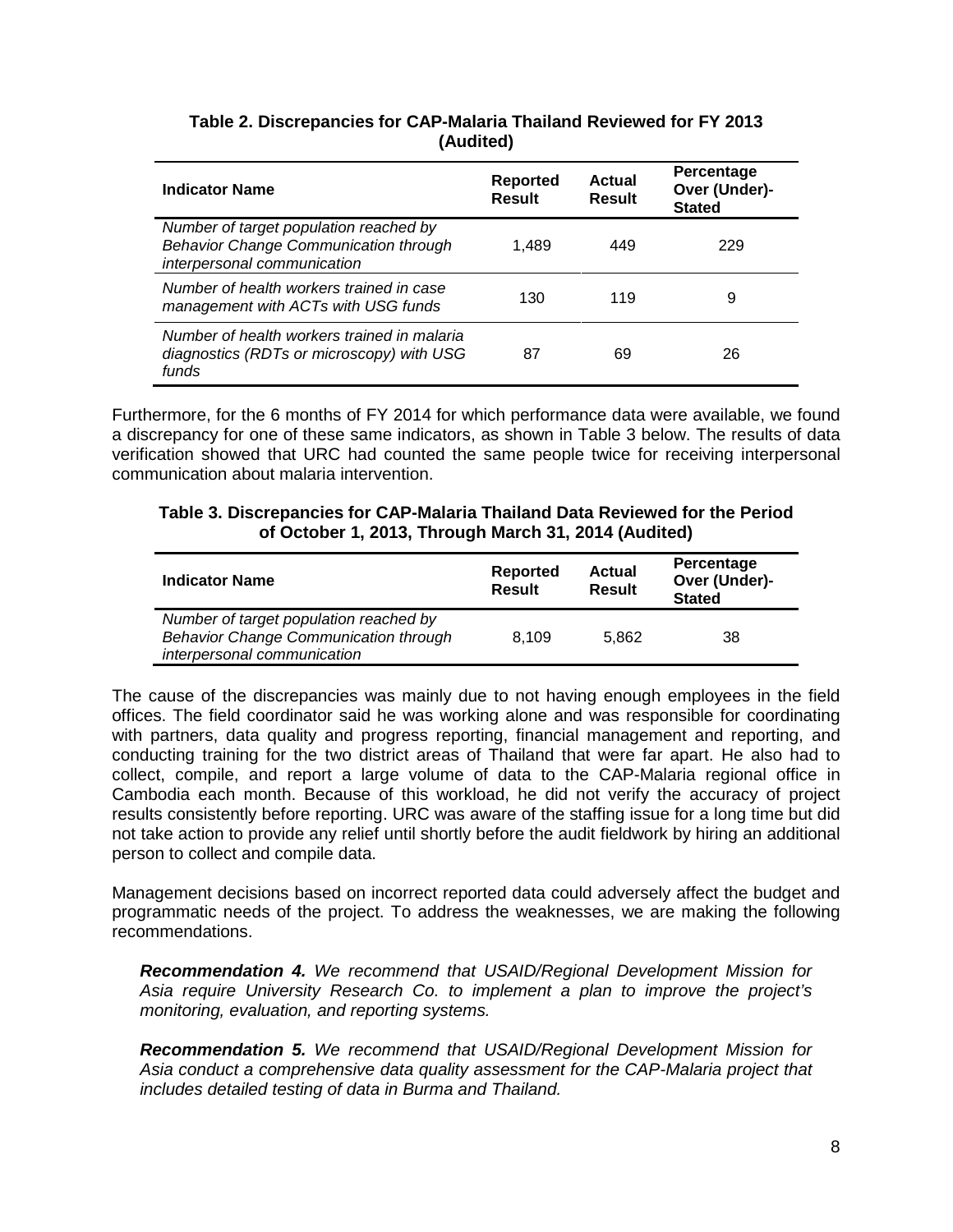<span id="page-11-1"></span>*Recommendation 6. We recommend that USAID/Regional Development Mission for Asia verify and document whether University Research Co. has taken adequate corrective actions to address the recommendations of the previous data quality assessments conducted on the CAP-Malaria project in Cambodia.* 

<span id="page-11-2"></span>*Recommendation 7. We recommend that USAID/Regional Development Mission for Asia require University Research Co. to strengthen the staffing capacity of its monitoring and evaluation teams and field offices for the project to enable adequate data verification before submission to the mission.* 

### <span id="page-11-0"></span>**Need for Project's Regional Platform Was No Longer Clear**

In 1950 the U.S. Government started the U.S. Operations Mission in Thailand and continued until 1996 when the USAID bilateral mission closed. In 2003 USAID established RDMA in Bangkok, Thailand, to expand opportunities for cooperative solutions to problems that cross national boundaries, such as human and wildlife trafficking, HIV/AIDS, and climate change, as well as addressing bilateral challenges related to trade and natural resources management across the region. It funds and manages its regional programs in countries that do not have missions, such as China, Laos, and Thailand, as well as four countries with bilateral missions— Burma, Cambodia, Timor-Leste, and Vietnam.

CAP-Malaria is a regional project funded and managed by USAID/RDMA to implement activities in Burma, Cambodia, and Thailand. The project focuses on providing technical support to the regional- and country-based malaria control and artemisinin-resistant malaria containment programs.

When CAP-Malaria began, USAID/RDMA was supposed to manage and oversee it, and the \$12 million budget was allocated differently among the three countries, with the major portion going to Burma. USAID/RDMA's role has shifted, however, more toward providing technical support to the missions in the countries.

This happened for a number of reasons. During implementation, USAID opened its bilateral mission in Burma and had fewer restrictions on project implementation there. Since then, USAID/Burma has built up its own health office and has received direct funding for CAP-Malaria. USAID/Cambodia also has received direct funding for CAP-Malaria. Because both missions now have their own funding, they want to have more control over planning their activities.

In addition, on September 29, 2012, USAID/RDMA signed an agreement with the Thai Government's Department of Disease Control to fund malaria project activities in Thailand. As a result, the CAP-Malaria activities there have been reduced significantly but continue to provide technical support to the government.

Based on the activities in the project work plans for FY 2013, 2014, and 2015, regional-level activities were minimal in Burma and Cambodia. According to USAID/Burma's health office, regional coordination for the project from USAID/RDMA is still essential in entomology research, sharing information about artemisinin-resistant malaria gathered from the three countries, and cross-border project activities related to migrant populations. Since USAID/Burma has taken over some of the managing roles of the project activities in Burma, managing staff there need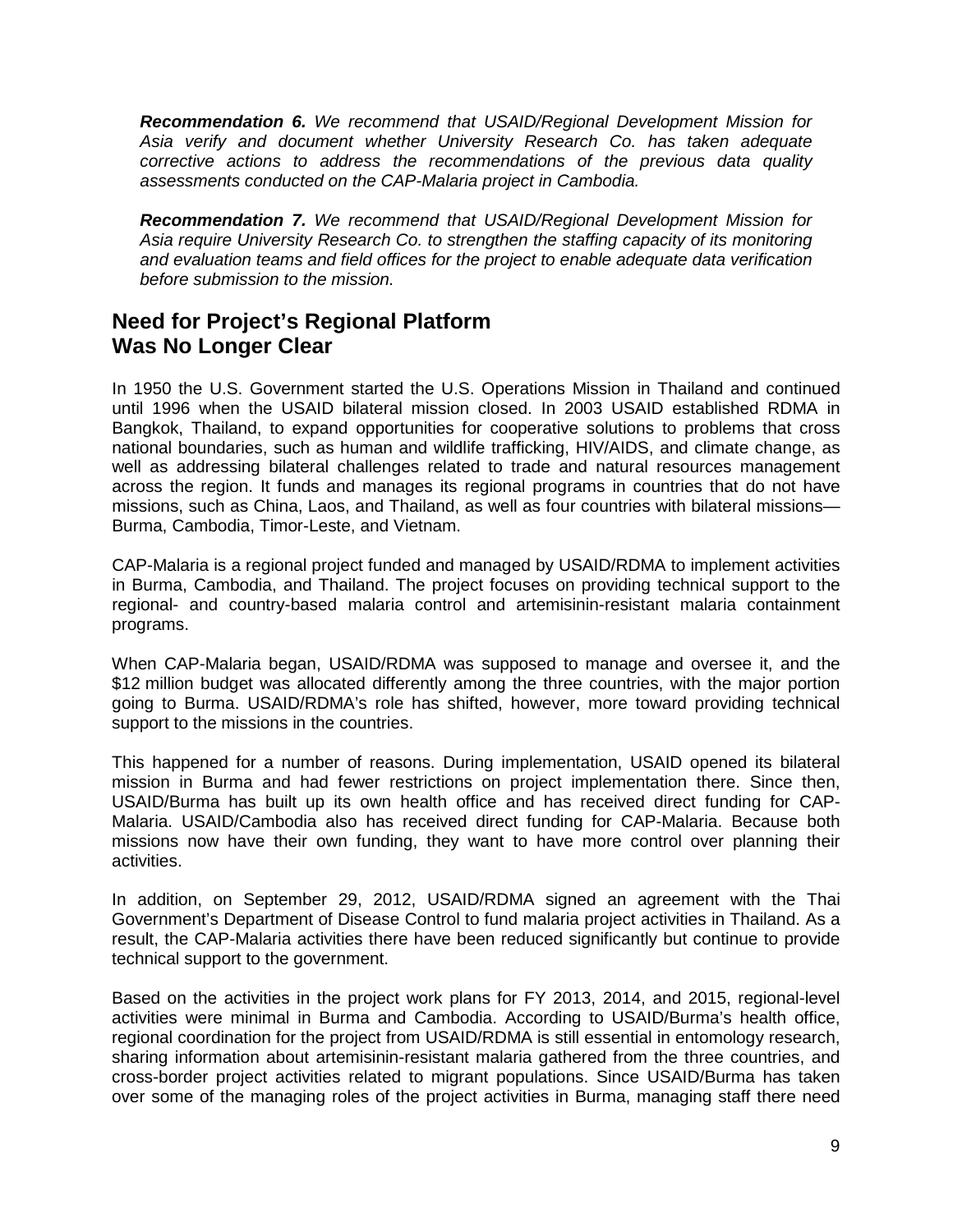clarification on the roles and responsibilities of each mission involved in the project. Changes in project funding and shifting of management responsibilities in some activities have also made the role of USAID/RDMA and the regional component of the project unclear to the Burma and Cambodia missions.

Because this is a regional project, coordination and communication between USAID/RDMA, USAID's missions in Burma and Cambodia, URC, and the NMCPs of the three countries is vital to ensure effective project management. The feedback from the Cambodian NMCP on project activities and planning through URC, however, did not reach the regional malaria team in USAID/RDMA. Further, the audit found that the project's activity manager at USAID/Cambodia could not attend some of the joint meetings with URC and NMCP to discuss project issues due to lack of coordination and last-minute notification from URC. The current and past AORs have not been able to monitor project sites in Burma due to either in-country travel restrictions or the lengthy visa process for visiting.

Unclear roles and responsibilities of the missions could jeopardize USAID/RDMA's management of the project at a regional level for the remainder of the award period. Therefore, we are making the following recommendation.

<span id="page-12-1"></span>*Recommendation 8. We recommend that USAID/Regional Development Mission for Asia and its counterparts at USAID missions in Burma and Cambodia conduct and document an assessment of the regional component of the project to define roles and responsibilities of each mission.*

### <span id="page-12-0"></span>**Cooperative Agreement Did Not Reflect Significant Changes in Project Implementation**

According to one of the responsibilities stated in the AOR designation letter, the AOR must make written recommendations to the AO to revise the cooperative agreement when any changes to the program description, technical provisions, and/or any other term or condition of the award are necessary, along with a justification for the proposed action.

However, CAP-Malaria's AORs did not notify the AO to amend the cooperative agreement with changes in project implementation and reporting requirements from URC to USAID.

**Agreement With Host Government.** Funding and most implementation activities of CAP-Malaria in Thailand have shifted to the host government. After USAID made an agreement with the Thai Department of Disease Control in September 2012, URC and its subpartner Kenan dramatically reduced their project activities in Thailand and have only implemented limited activities along the borders with Burma and Cambodia. In addition, Kenan continues to provide technical support to the Thai Government in project reporting.

**Implementation Plan.** According to the original cooperative agreement, URC was only required to submit a comprehensive implementation plan for the project. However, starting in 2013, USAID/RDMA changed the reporting requirement from one plan to three separate implementation and M&E plans for each of the three countries. The previous AOR made the change because one consolidated plan did not address the specific needs of each country.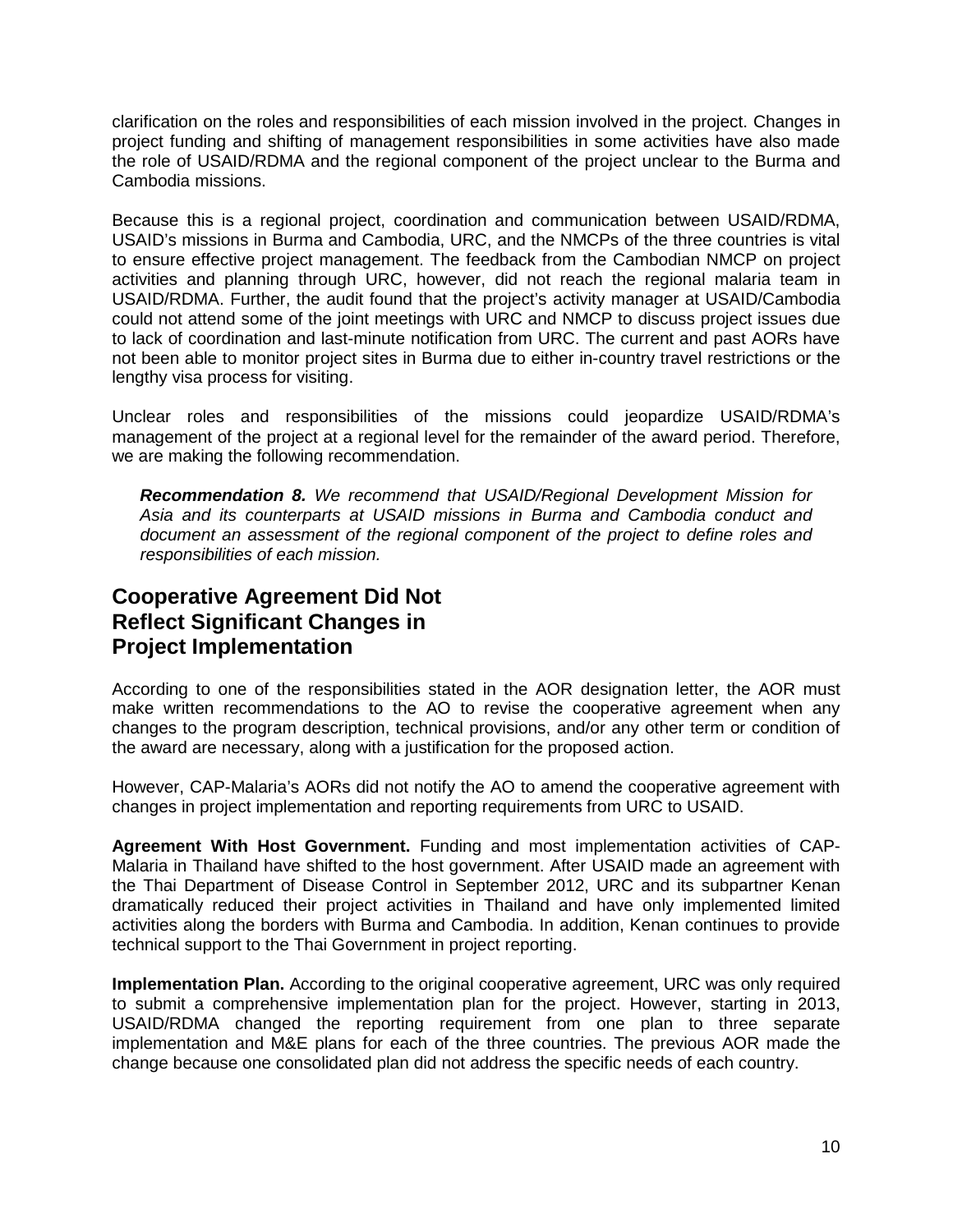**Progress Reports.** Starting in the third year, USAID/RDMA required URC to submit four different semiannual and annual reports for the three countries and the regional component, instead of comprehensive progress reports on the entire project. The purpose for the change was to align with the new implementation plan requirement discussed in the previous paragraph.

The current AOR did not inform the AO of the need to modify the cooperative agreement to reflect these major changes because she began the job recently; in addition, the mission's regional malaria team was working on other competing priorities and did not realize that the cooperative agreement should be amended to include the changes of reporting requirements. Both the AOR and the mission agreed that the cooperative agreement should include these changes in the project implementation.

Nonetheless, without amending the cooperative agreement to reflect the changes in the program description and reporting process, URC might consider the changes not binding. Therefore, we are making the following recommendation.

<span id="page-13-1"></span>*Recommendation 9. We recommend that USAID/Regional Development Mission for Asia determine and document whether amendments to the cooperative agreement are necessary to change the project description and reporting requirements, and, if needed, make any required changes.*

### <span id="page-13-0"></span>**Project Lacked Sustainability and Exit Plan**

Sustainability is fundamentally important for USAID's work and is a central part of the Agency's reform agenda. Therefore, the purpose of a sustainability and exit plan is to ensure that hostcountry partners and beneficiaries are able to maintain project results and impacts after a project ends.

According to the implementation plan in URC's cooperative agreement, URC was to prepare an exit plan documenting steps to sustain the deliverables of the project. Furthermore, in its firstyear work plan, URC was to work with the NMCP of each country to establish a sustainability and exit plan for the project. Moreover, it would shift the responsibility of providing technical support to the NMCPs and key local partners starting in the third year, with variations depending on how ready they were.

At the time of audit fieldwork—the beginning of the fourth year—URC had not prepared a sustainability and exit plan for the project. URC's chief of party (COP) for CAP-Malaria said the plan had already been embedded in the activities of the annual work plans, and therefore it was not necessary to prepare it. Nonetheless, the COP confirmed later that URC would prepare a plan for the project.

Even though the mission's regional malaria team had discussed the need to have a sustainability and exit plan for the project, they were not aware that URC was supposed to prepare one during the first year of the project. This occurred because of the turnover of AORs assigned to the project and because the team was newly established.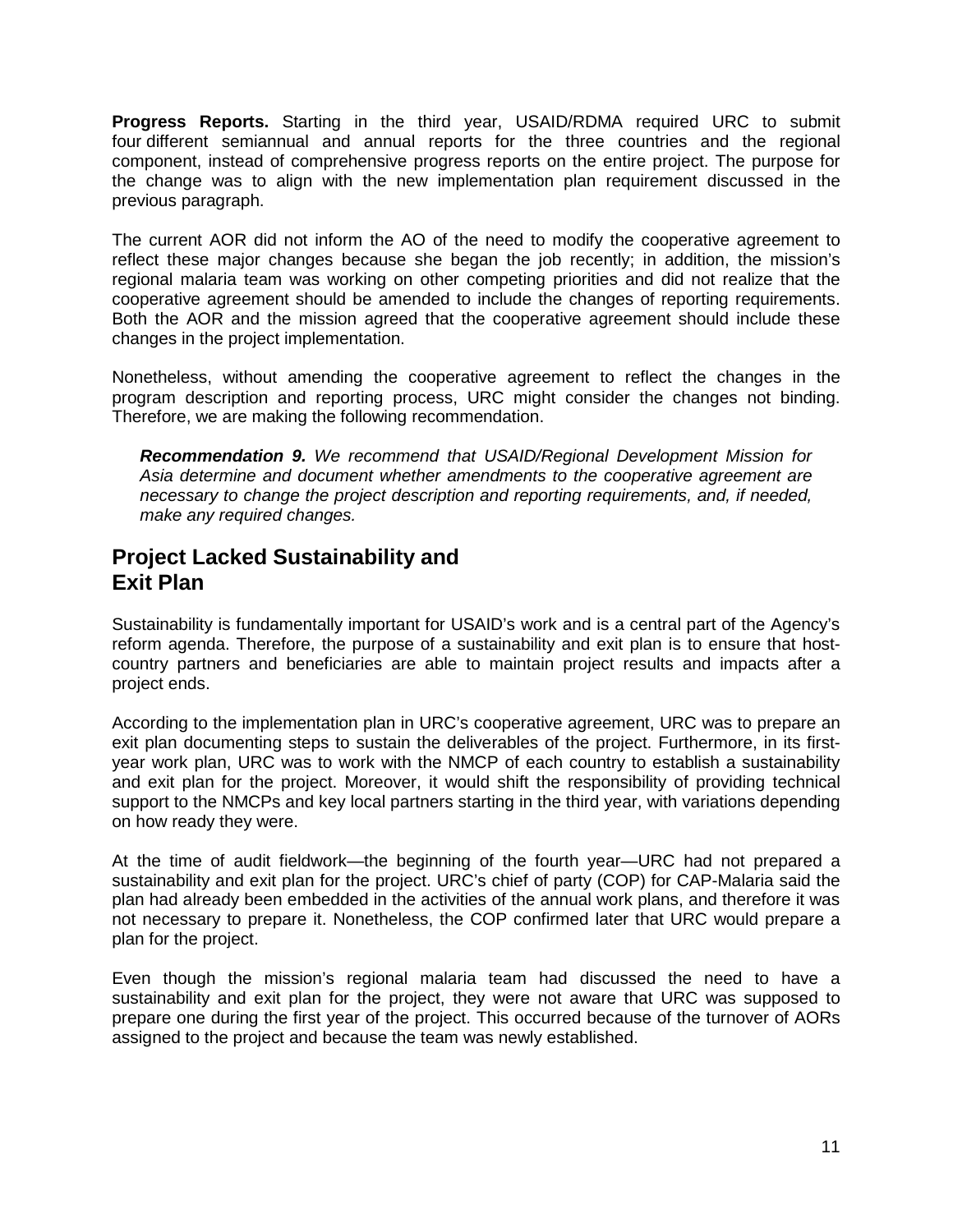Without a comprehensive sustainability and exit plan, the mission does not know whether its investment in the project will be viable after it ends. Therefore, we are making the following recommendation.

<span id="page-14-2"></span>*Recommendation 10. We recommend that USAID/Regional Development Mission for Asia require University Research Co. to complete the sustainability and exit plan for the CAP-Malaria project as stated in the implementation plan of the cooperative agreement.*

### <span id="page-14-0"></span>**Project Did Not Conduct Gender Analysis**

According to the cooperative agreement, URC's M&E strategy on gender includes continuous monitoring of how interventions are affecting women and men differently through sexdisaggregated data, gender-specific indicators, and by using indicators that track public attitudes on the status of women. URC's initial gender analysis should have identified specific barriers that women, men, and cross-gender people face when using health services. Based on the research, the project would prepare specific information that encourages behavior change. Furthermore, the 2-year illustrative work plan of each of the three countries in the cooperative agreement states that URC was to conduct internal gender audits in the first year of the project.

However, URC did not conduct the initial gender analysis and internal audits on gender for each of the three countries, nor did it provide a completed gender analysis. URC officials could not give a clear explanation for this; they only provided documentation showing how the results of the gender analysis would affect planning project activities. The mission's inconsistent oversight in making sure that the required analysis was finished was due to the turnover of AORs during the first 3 years of the project.

Without a comprehensive gender analysis, the risk of not integrating gender equality in the implementation of activities increases. As a result, USAID cannot judge how effective the project has been in addressing the health needs of the different genders. For example, URC did not consider how to address issues related to women who are migrant workers or who are traveling with male migrant workers. Therefore, we are making the following recommendations.

<span id="page-14-3"></span>*Recommendation 11. We recommend that USAID/Regional Development Mission for Asia require University Research Co. to conduct a gender analysis and internal gender audits for Burma, Cambodia, and Thailand as stated in the cooperative agreement.*

<span id="page-14-4"></span><span id="page-14-1"></span>*Recommendation 12. We recommend that USAID/Regional Development Mission for Asia implement a mission order requiring the deliverables of all mission projects to be tracked so the incoming agreement officer's and contracting officer's representatives will have the most updated information for project management.*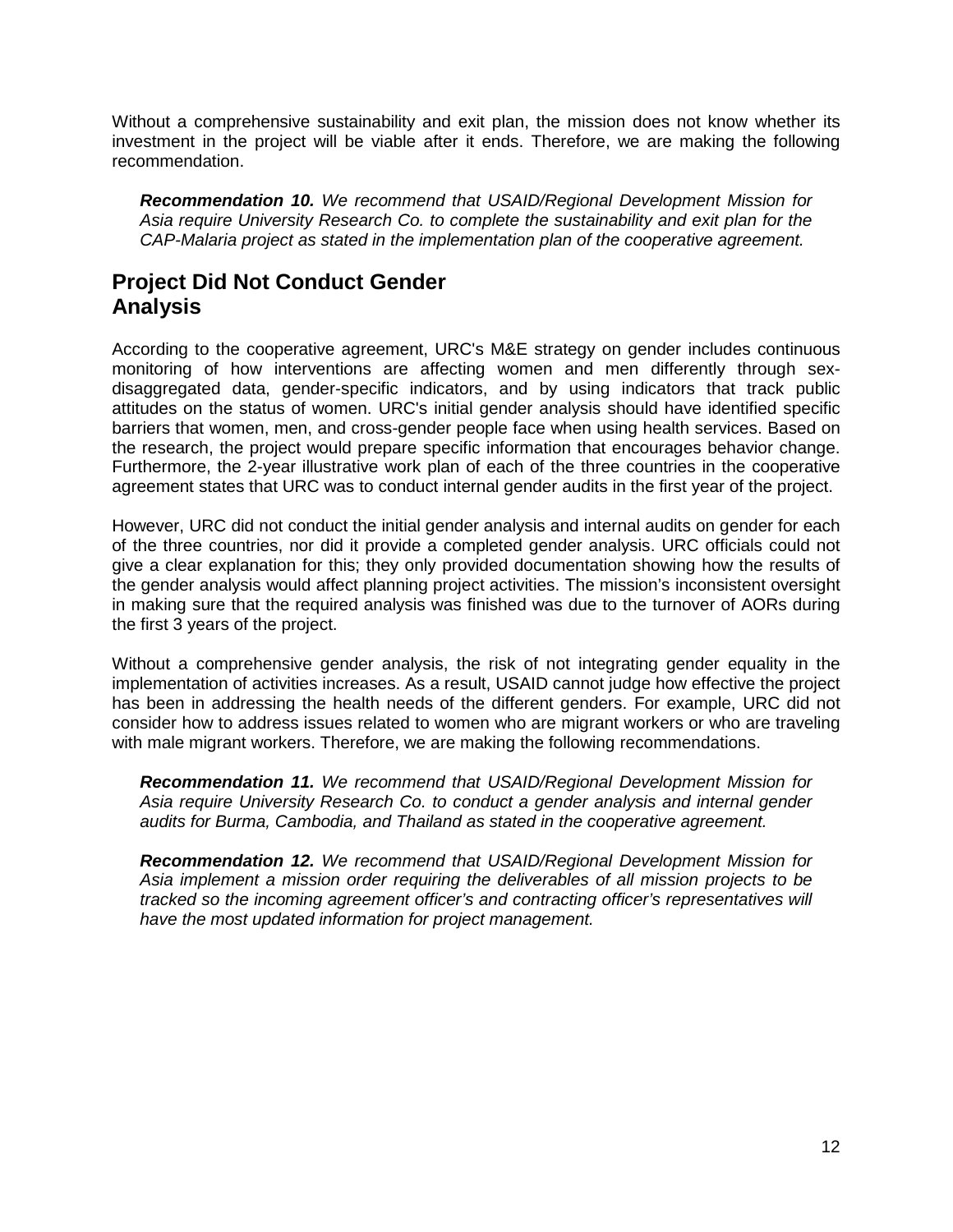## EVALUATION OF MANAGEMENT **COMMENTS**

In its comments on the draft report, USAID/RDMA agreed with all 12 audit recommendations. It has reached management decisions on Recommendations 1 through 12 and taken final action on Recommendation 8. A detailed evaluation of management comments follows.

**Recommendation 1.** USAID/RDMA agreed with the recommendation and required URC to conduct rigorous analyses of reported data, as well as to include any relevant strategic information and its use in progress and annual reports. The mission will conduct an assessment of the project's FY 2015 annual progress report to determine whether it meets the need for data analysis and strategic information. The target date for completion is January 29, 2016. We acknowledge the mission's management decision.

**Recommendation 2.** USAID/RDMA agreed with the recommendation and determined that the current requirement of semiannual and annual reporting is adequate. However, the mission will ask CAP-Malaria to provide quarterly updates on five Foreign Assistance (F) standard indicators. The mission will evaluate whether the required information is sufficient at the end of January 2016. The target date for completion is January 29, 2016. We acknowledge the mission's management decision.

**Recommendation 3.** USAID/RDMA agreed with the recommendation. It has worked with URC to improve access security controls for the project's management information system and plans to evaluate URC's access control system. The target date for completion is January 29, 2016. We acknowledge the mission's management decision.

**Recommendation 4.** USAID/RDMA agreed with the recommendation and required URC to strengthen its M&E capacity and reporting systems for the project. Corrective actions included reviewing M&E staffing, training staff on data collection, and updating the M&E plan. The mission will evaluate CAP-Malaria's implementation of M&E and reporting systems. The target date for completion is January 29, 2016. We acknowledge the mission's management decision.

**Recommendation 5.** USAID/RDMA agreed with the recommendation and completed DQAs in Burma and Thailand. The target date for completion of the final DQA report is September 30, 2015. We acknowledge the mission's management decision.

**Recommendation 6.** USAID/RDMA agreed with the recommendation and will conduct a DQA follow-up in Cambodia. The target date for completing the final DQA report is September 30, 2015. We acknowledge the mission's management decision.

**Recommendation 7.** USAID/RDMA agreed with the recommendation and required URC to strengthen the staffing capacity of its M&E teams and field offices. The mission plans to evaluate CAP-Malaria's implementation of the capacity strengthening plan. The target date for completion is January 29, 2016. We acknowledge the mission's management decision.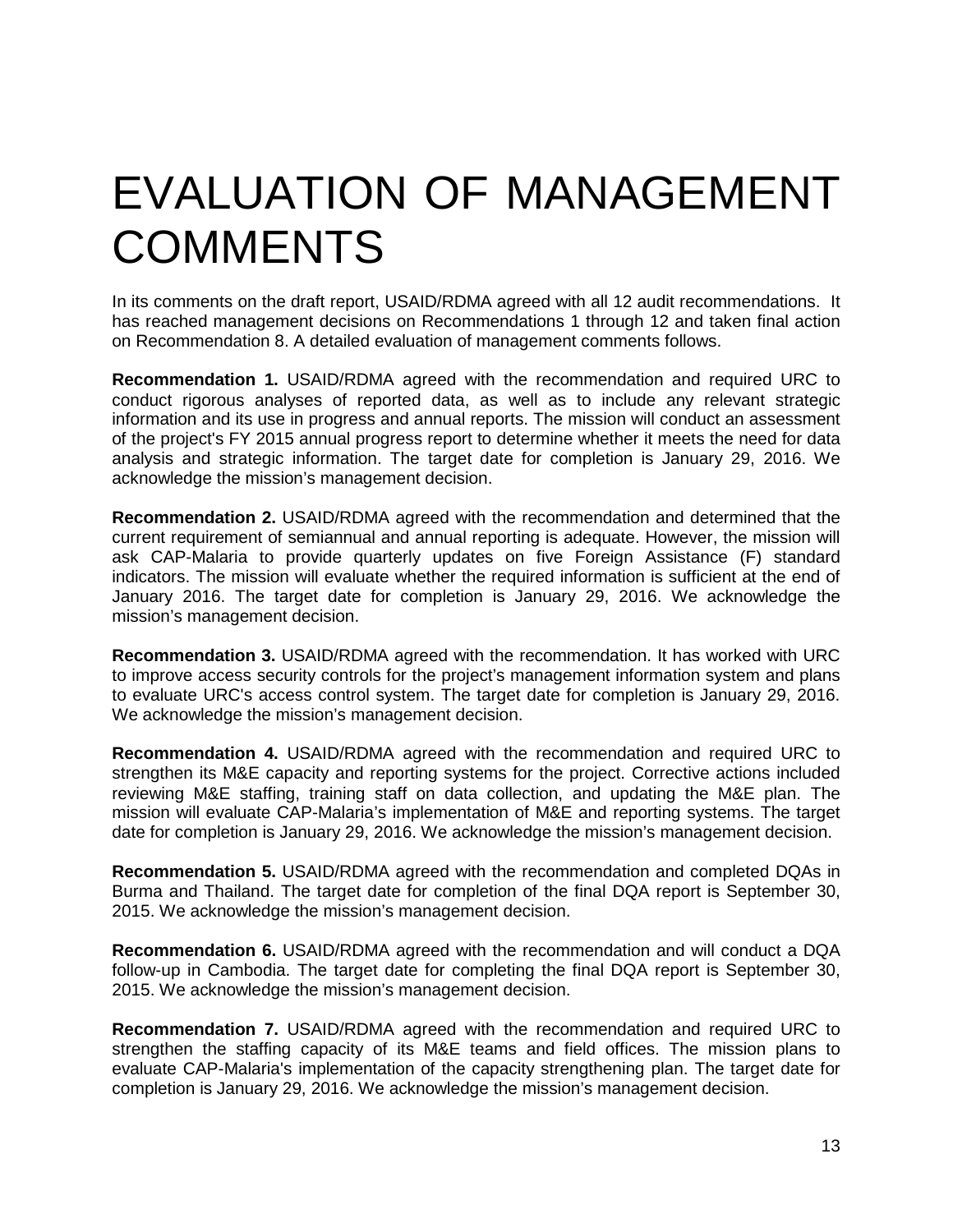**Recommendation 8.** USAID/RDMA agreed with the recommendation and, along with its counterparts at USAID missions in Burma and Cambodia, conducted the recommended assessment. The mission also provided a list of defined roles and responsibilities for the project, that was agreed by its counterparts in Burma and Cambodia dated February 3, 2015. We acknowledge the mission's management decision and final action.

**Recommendation 9.** USAID/RDMA agreed with the recommendation but asked that it be revised to recommend that USAID/RDMA determine whether amendments to the cooperative agreement are necessary to change the project description and reporting requirements, and, if needed, make any required changes.

We decided that a revised recommendation would give the mission a better opportunity to make a thorough determination on the types of modifications needed to address the changes in the project implementation and reporting requirements. The target date for the completion of the determination is July 31, 2015. We acknowledge the mission's management decision.

**Recommendation 10.** USAID/RDMA agreed with the recommendation and provided FY 2015 CAP-Malaria work plans with the sustainability and exit plans for all three countries that URC had submitted. The target date for the completion of the mission's review of the plans is September 30, 2015. We acknowledge the mission's management decision.

**Recommendation 11.** USAID/RDMA agreed with the recommendation and provided FY 2015 CAP-Malaria work plans that included the gender audit and gender analysis for all three countries that URC had submitted. The target date for the completion of the mission's review of these is September 30, 2015. We acknowledge the mission's management decision.

**Recommendation 12.** USAID/RDMA agreed with the recommendation and will revise the mission order on performance monitoring to include a new paragraph on the purpose, expectations, and best practices for CORs/AORs to track those deliverables already received or still outstanding.

To further strengthen their understanding of this responsibility, the revised order will outline required procedures for CORs/AORs, such as maintaining a tracking sheet for deliverables and providing handover instructions for project transition between CORs/AORs. The target date for revising the mission order on performance monitoring is September 30, 2015. We acknowledge the mission's management decision.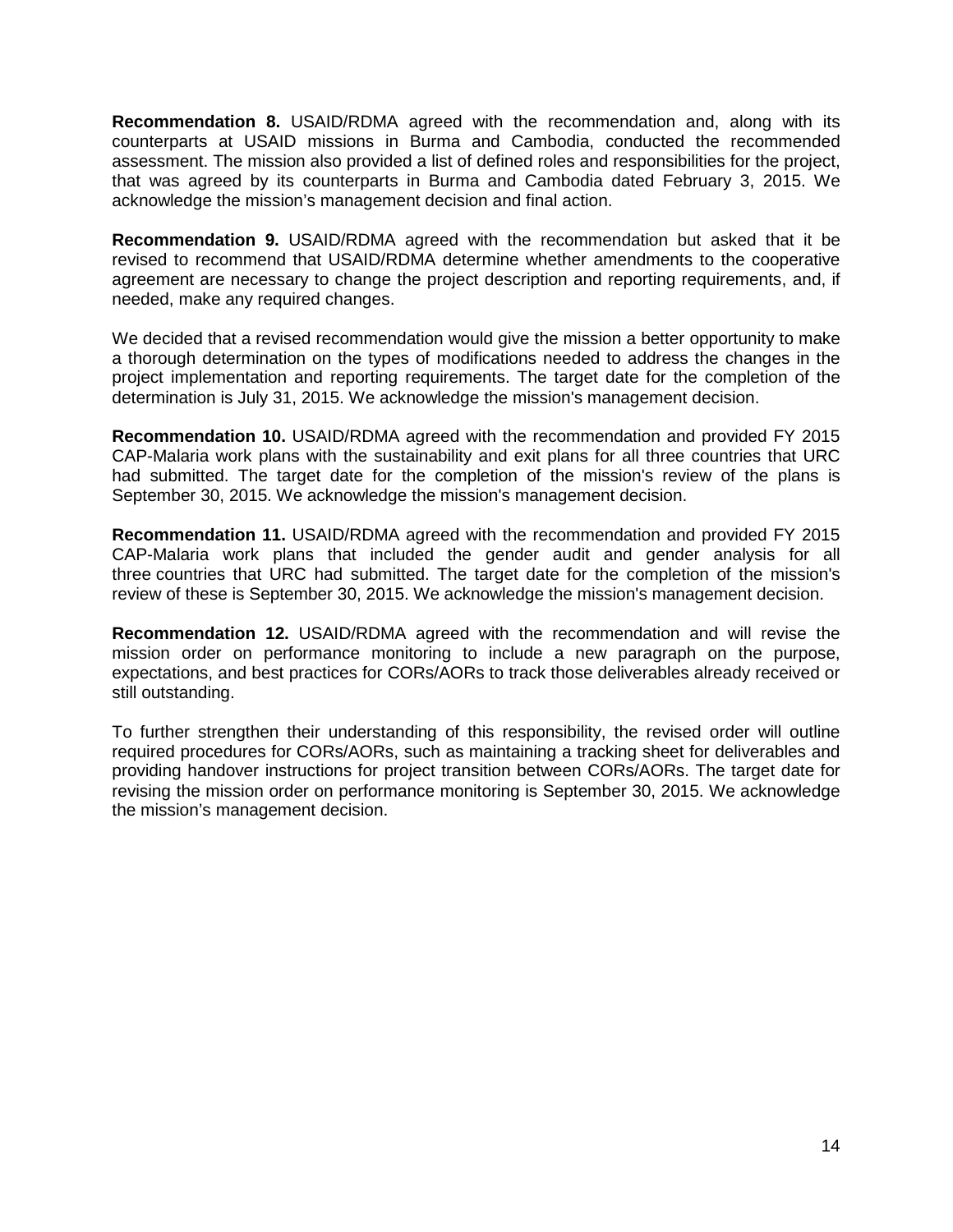## <span id="page-17-0"></span>SCOPE AND METHODOLOGY

### **Scope**

RIG/Manila conducted this audit in accordance with generally accepted government auditing standards. They require that we plan and perform the audit to obtain sufficient, appropriate evidence to provide a reasonable basis for our findings and conclusions in accordance with our audit objective. We believe that the evidence obtained provides that reasonable basis.

The purpose of this audit was to determine whether USAID/RDMA's CAP-Malaria is achieving its main objectives, including improving the quality and effectiveness of diagnosis and treatment of malaria at the community and health facility levels, and supporting the establishment and maintenance of strategic information for malaria control. As of June 30, 2014, USAID/RDMA had obligated about \$14 million, and the project spent \$10 million for approximately 4 years of implementation.

The project has four specific objectives: (1) develop and increase cost-effective malaria control interventions to prevent the transmission of malaria, (2) improve the quality and effectiveness of diagnosis and treatment of malaria at the community and health-facility levels, (3) reduce management bottlenecks of the NMCPs in the three countries and local institutions to implement and monitor malaria control activities, and (4) support the establishment and maintenance of strategic information for malaria control. The project was implemented in Burma, Cambodia, and Thailand. For the cooperative agreement, URC organized a consortium with Save the Children and Kenan.

The period of performance under the cooperative agreement was from October 14, 2011, to October 13, 2016. The audit covered selected activities carried out from the beginning through June 30, 2014. The audit team performed fieldwork in Burma, Cambodia, and Thailand.

In planning and performing the audit, the audit team assessed significant controls that USAID/RDMA used to monitor project activities and ensure that URC was providing adequate management and oversight. The audit assessed the mission's policies and procedures for monitoring URC's progress in achieving the objectives listed in the cooperative agreement and for verifying that the activities funded by USAID conform to the terms and conditions of that award. In addition to the significant controls, we assessed URC's semiannual and annual progress reports, as well as the annual work plans and financial data.

We also met with USAID missions' staff in RDMA, Burma, and Cambodia, and at URC and its subpartners to discuss project status. We performed site visits to validate project achievements. Additionally, we examined the mission's FY 2013 annual self-assessment of management controls—which the mission is required to perform to comply with the Federal Managers' Financial Integrity Act—to check whether the assessment cited any relevant weaknesses.

We conducted audit fieldwork from September 24 to October 25, 2014, at USAID/RDMA in Bangkok; USAID/Cambodia in Phnom Penh; USAID/Burma in Yangon; and CAP-Malaria offices in those three cities. The team also met with government officials from the three countries to learn their perceptions of the project.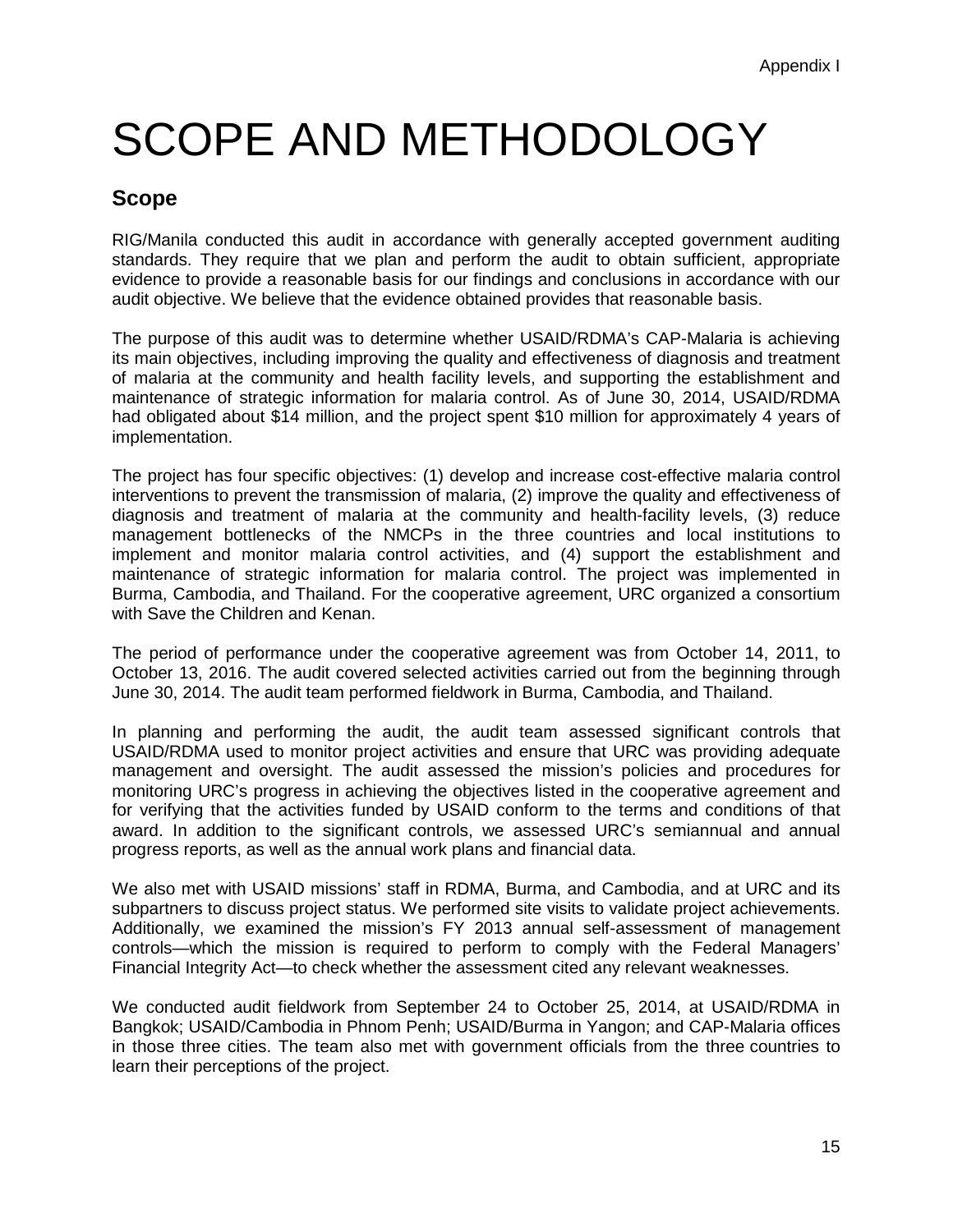### **Methodology**

In assessing the progress of the activities carried out under the cooperative agreement, the audit team considered CAP-Malaria's semiannual and annual progress reports from the start of the project through March 2014, along with interviews conducted with mission officials, URC and subpartners' staff, and government officials. The team also considered the project's midterm evaluation report of May 14, 2014. Finally, the team reviewed USAID/RDMA's DQAs of URC conducted in 2012 and 2013.

Through interviews, documentation reviews, and data analysis, the audit team obtained an understanding of (1) the project's main goals, (2) how the mission and URC monitor the project, (3) how the mission checks the quality of the data reported, and (4) whether the mission, URC, and partners were aware of any allegations of fraud or other potential illegal acts or noncompliance with laws and regulations.

The audit team judgmentally selected project activities to conduct site visits in Cambodia and Thailand. During the visits, we interviewed consortium employees to solicit feedback on the project's activities, accomplishments, and challenges, and to assess the impact of the interventions on malaria. The audit team also randomly checked supporting documentation maintained by URC and its subpartners to validate reported results on the project's key performance indicators. For reported results of performance indicators with many supporting documents, we judgmentally selected reported data of specific villages for verification. We obtained an understanding of the level of fraud awareness among the staff at each location. In all, we discussed the project with 80 people.

To answer the audit objective, we relied extensively on the computer-processed data in the CAP-Malaria performance management information system maintained by URC's regional M&E team in Cambodia. Our review of system controls and the results of data tests showed an error rate that casts doubt on the data's validity. However, when these data are viewed with other available evidence, we believe the opinions, conclusions, and recommendations in the report are valid.

The sample of sites to visit was based on location, missions' recommendations, and audit team resources. Scheduled site visits to project activities in Burma were cancelled because the regional security office of U.S. Embassy there advised us about possible security threats from the internal conflicts in the selected areas and the limited time the audit team had in Burma. Instead, URC and Save the Children brought their employees, along with source documentation, from the field for interviews with the audit team. Since the testing and site selections were based on judgmental samples, the results and conclusions related to the analysis were limited to the items and areas tested, and they cannot be projected to the entire population. We believe our substantive testing was sufficient to support the audit's findings.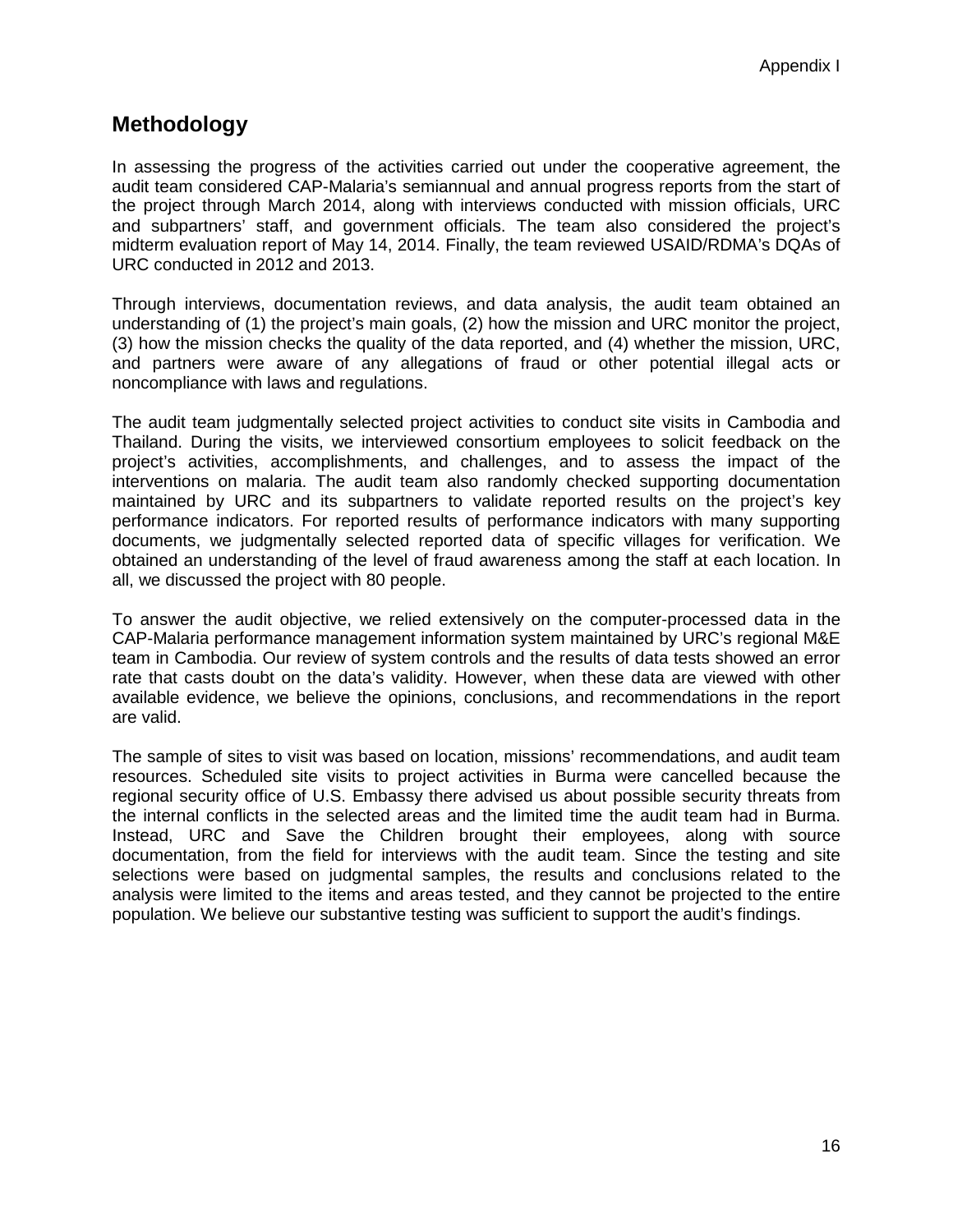## <span id="page-19-0"></span>MANAGEMENT COMMENTS



March 13, 2015

| <b>MEMORANDUM</b> |                                                      |
|-------------------|------------------------------------------------------|
| TO:               | Regional Inspector General/Manila, Matthew Rathgeber |

- **FROM:** USAID/Regional Development Mission for Asia Mission Director, Michael Yates /s/
- **SUBJECT:** Management Response to Recommendations in Draft Report on Audit of USAID/Regional Development Mission for Asia's Greater Mekong Sub-region Malaria Control Project (Report No. 5-486-15-00X-P)

USAID's Regional Development Mission for Asia (RDMA) appreciates the professionalism and hard work of the audit team from the Regional Inspector General (RIG)/Manila in the conduct of the Greater Mekong Sub-region Malaria Control Project (CAP-Malaria) Performance Audit.

This memorandum transmits our positions on each of the audit recommendations, plans for corrective actions with target completion dates, and documentation of corrective actions taken thus far. Our responses are listed below.

*Recommendation 1: We recommend that USAID/Regional Development Mission for Asia require University Research Co. to conduct an analysis of the project's reported data, and, based on the results, include strategic information in the progress reports.*

**Actions Planned/Taken:** USAID/RDMA requested University Research Co. (URC) to conduct rigorous analyses of reported data, as well as to include any relevant strategic information and its use in progress and annual reports. In response, URC recruited a Strategic Information and Monitoring and Evaluation Advisor for the project with the responsibility to improve the project's monitoring, evaluation, and reporting as well as to conduct analysis of program data and include strategic information in the progress reports (Attachment 1). The next CAP-Malaria semi-annual report is due at the end of April 2015.

USAID/RDMA will critically evaluate whether URC has adequately addressed the weaknesses for data analysis and presentation of strategic information in their reports and will continue working with URC in their subsequent reports to ensure that the FY 2015 Annual Report to be submitted at the end of October 2015 will address the need for data analysis and strategic information.

The target date for completing assessment of CAP-Malaria reports is January 29, 2016.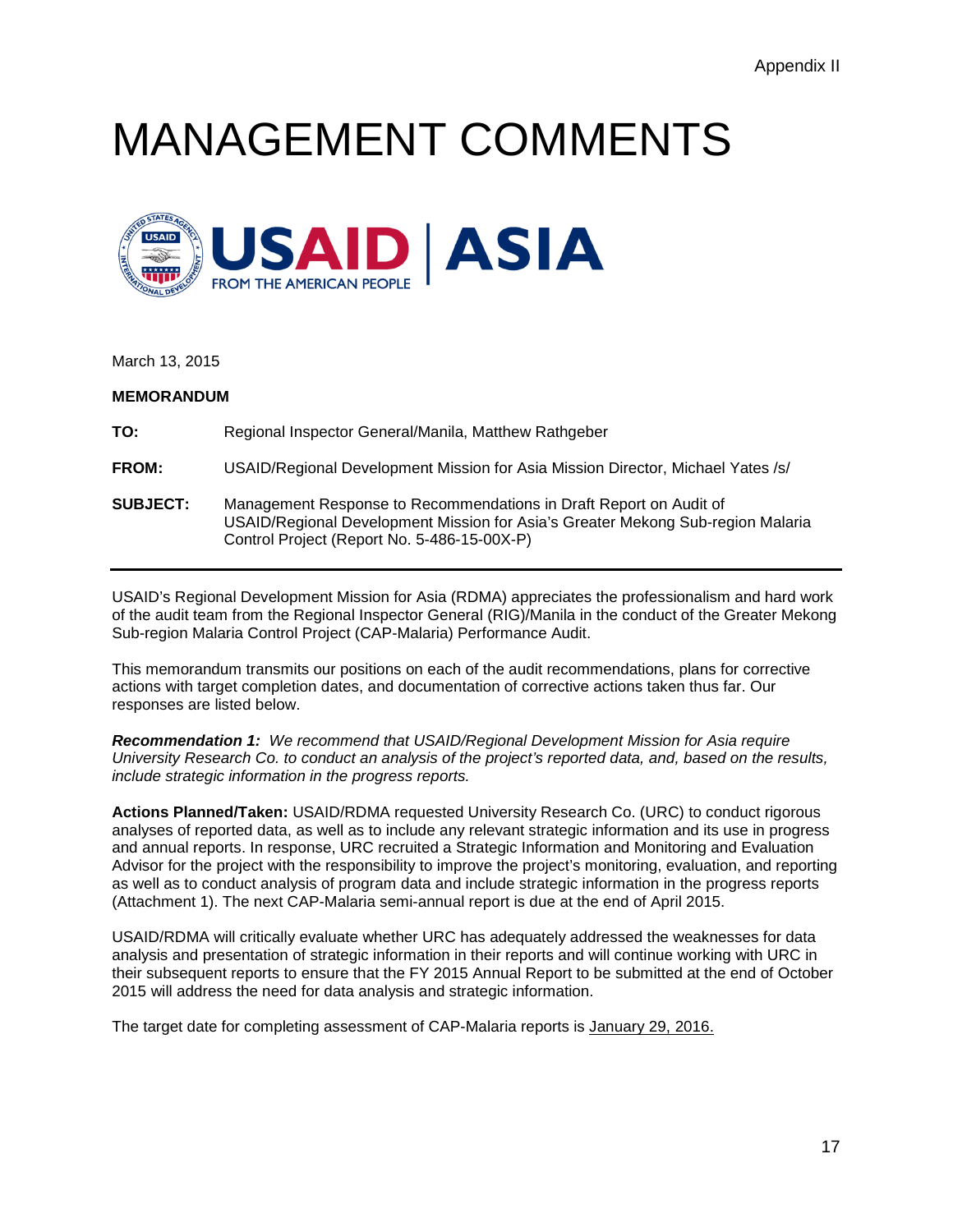*Recommendation 2: We recommend that USAID/Regional Development Mission for Asia determine whether more frequent reporting of the project's progress is required for better management, and, if necessary, amend the reporting requirement in the cooperative agreement accordingly.*

**Actions Planned/Taken:** USAID/RDMA has determined that the current requirement of semi-annual and annual reporting is adequate as information related to project progress is also reported through frequent communications with CAP-Malaria project staff, as well as field visits by in-country Activity Managers and the Agreement Officer Representative (AOR) from USAID/RDMA. However, in order for USAID/RDMA, USAID/Burma and USAID/Cambodia missions to obtain specific key quantitative data to monitor project progress against the annual targets, USAID/RDMA will request CAP-Malaria to provide quarterly updates on five Foreign Assistance (F) standard indicators. The mission will evaluate if the required information is sufficient at the end of January 2016.

The target date for evaluating available information is January 29, 2016.

*Recommendation 3: We recommend that USAID/Regional Development Mission for Asia require University Research Co. to establish access security controls in its project management information system to prevent unauthorized access.*

**Actions Planned/Taken:** USAID/RDMA worked with URC to improve security controls for the project's management information system. As a result, since December 2014, URC has taken corrective action by putting in place specific technical safeguards in its management information systems to prevent unauthorized access. Data entry personnel can only enter and edit data within 25 days after the end of the month. Modifications to data once they have been entered are to be done within 24 hours after the IT specialist has unlocked the system and only with written approval of Regional M&E Advisor. CAP-Malaria project is now currently testing the efficiency of this procedure. USAID/RDMA will continue working with URC to determine whether the control system is fully secure and appropriate.

The target date for evaluating the access control system is January 29, 2016.

*Recommendation 4: We recommend that USAID/Regional Development Mission for Asia require University Research Co. to implement a plan to improve the project's monitoring, evaluation, and reporting systems.*

**Actions Planned/Taken:** USAID/RDMA requested URC to strengthen their M&E capacity and reporting systems including the following actions:

- Review staffing structure of both URC and implementing partners to ensure that the project has adequate personnel for implementation, supervision, and managing the M&E system from field to national levels including data quality assurance so that program data are verified at each step prior to submission to USAID/RDMA.
- Provide orientation to staff on the Project M&E plans so that they understand data collection, definitions of indicators, data use, and reporting.
- Provide coaching to field and relevant staff on data collection so that information is accurately documented.
- Update the Project Monitoring and Evaluation Plan so that it reflects current interventions and reporting requirements.

In response to RDMA's request, CAP-Malaria project has reviewed their staffing structure, roles, and responsibilities, and started recruiting additional staff for monitoring and evaluation functions for Burma, Cambodia and Thailand and plans to conduct training and on-the-job support for staff.

As mentioned earlier under response to the Recommendation 1, the responsibilities of the Strategic Information and M&E Advisor include a review of the current M&E and reporting system and development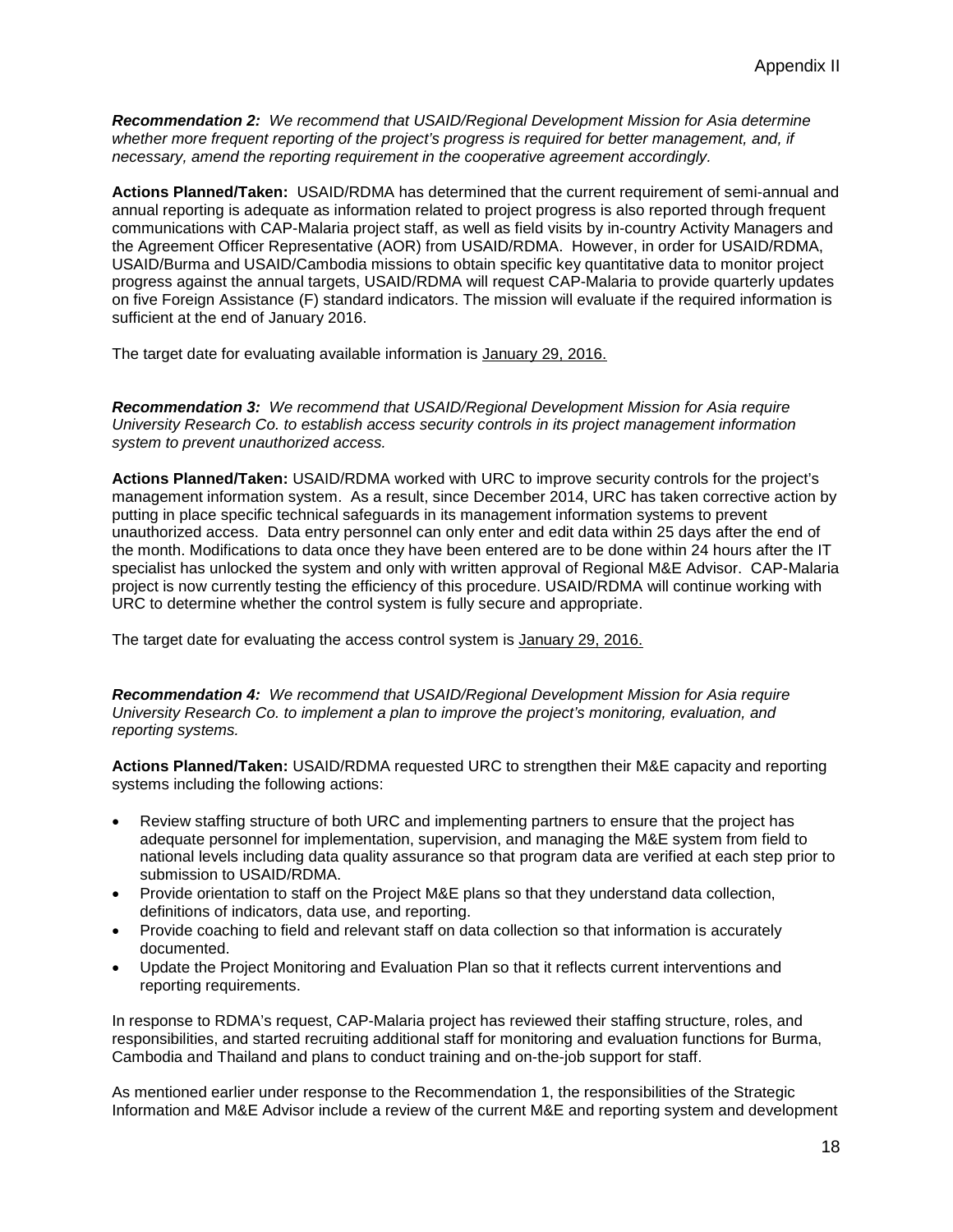of an improvement plan. USAID/RDMA will review the plan and monitor URC's implementation of that plan.

Please see further information under response for Recommendation 7.

The target date for evaluating CAP-Malaria's implementation of M&E and reporting systems is January 29, 2016.

*Recommendation 5: We recommend that USAID/Regional Development Mission for Asia conduct a comprehensive data quality assessment for the CAP-Malaria project that includes detailed testing of data in Burma and Thailand.*

**Actions Planned/Taken:** USAID/RDMA recently conducted a Data Quality Assessment (DQA) for CAP-Malaria in Tanintharyi and Kayin, Burma, during February 9-13, 2015. The DQA team was comprised of two members of the Strategic Information team from USAID/RDMA, CAP-Malaria's Agreement Officer Representative, CAP-Malaria Activity Manger for Burma and two program staff from the Burma mission. The team reviewed the Project staffing structure, roles and responsibilities of M&E at each level of the data system and data flow, and evaluated the quality of reported data for the FY 2014 period. At the time of the DQA, CAP-Malaria has already appointed additional staff for both field operations and for M&E functions including a position for data quality assurance in Tanintharyi region. Preliminary findings of the DQA were provided to CAP-Malaria project for further action.

The DQA for CAP-Malaria Thailand was conducted in Ranong Province (March 9-11, 2015).

The target date for final DQA reports for both Burma and Thailand is September 30, 2015.

*Recommendation 6: We recommend that USAID/Regional Development Mission for Asia verify and document whether University Research Co. has taken adequate corrective actions to address the recommendations of the previous data quality assessments conducted on the CAP-Malaria project in Cambodia.*

**Actions Planned/Taken:** USAID/RDMA has already planned with the USAID/Cambodia mission to verify and document whether URC has taken adequate corrective actions to address the recommendations from the previous DQA.

USAID/RDMA's data quality assessment team will conduct a DQA follow-up in Cambodia during March 30 - April 2, 2015.

The target date for URC to take adequate corrective actions is by September 30, 2015.

*Recommendation 7: We recommend that USAID/Regional Development Mission for Asia require University Research Co. to strengthen the staffing capacity of its monitoring and evaluation teams and field offices so the project can verify data before submission to the mission.*

**Actions Planned/Taken:** USAID/RDMA understands that Recommendations 1, 4, and 7 are inter-related and are linked to having adequate staffing with appropriate knowledge and skills in place. URC has submitted a plan to increase staff capacity by hiring more staff for the main country office and at field levels, and by providing training to the staff in all three countries. The details of the plan are in Attachment 2.

The target date for USAID/RDMA to evaluate CAP-Malaria's implementation of the capacity strengthening plan is January 29, 2016.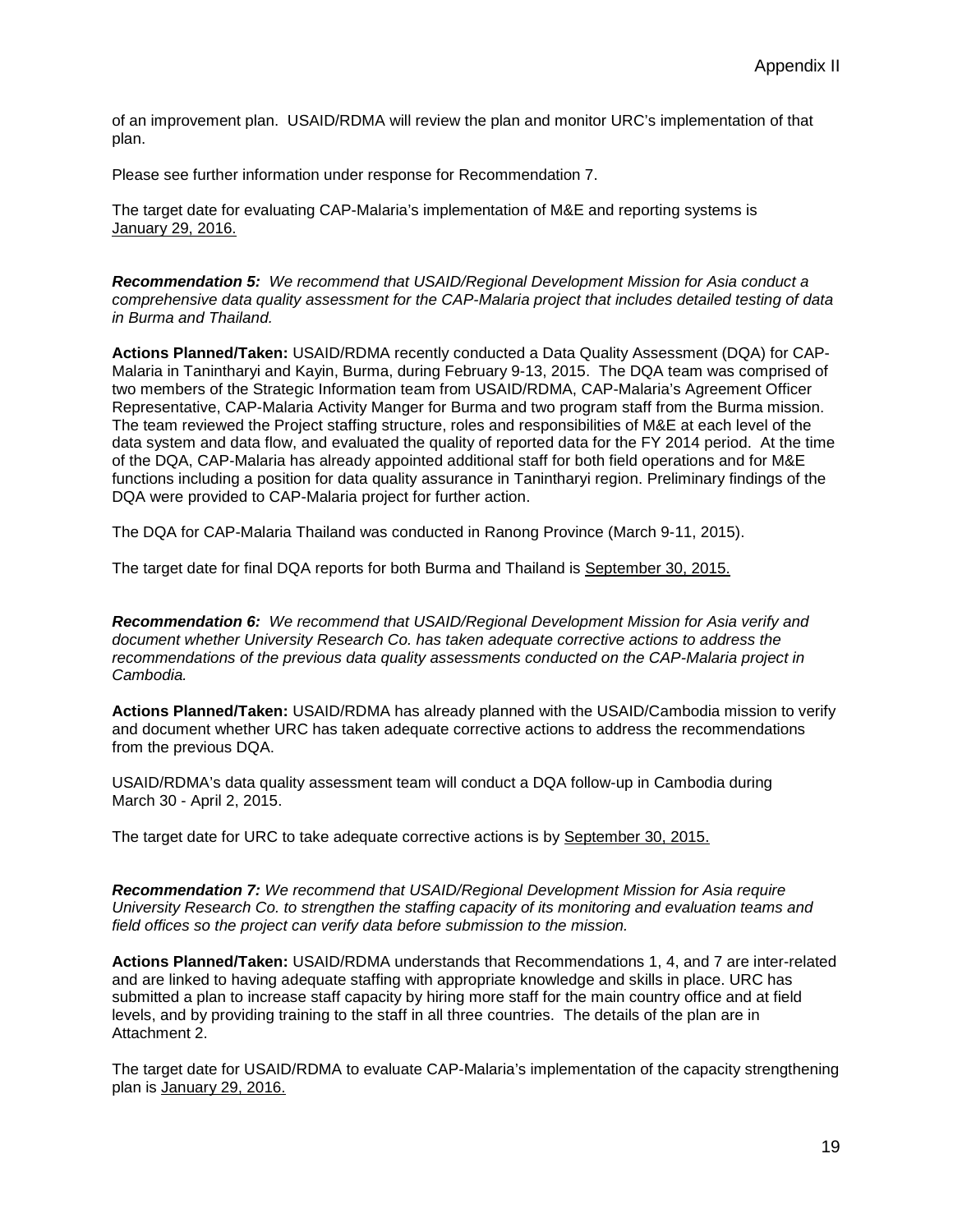*Recommendation 8: We recommend that USAID/Regional Development Mission for Asia and its counterparts at USAID missions in Burma and Cambodia conduct and document an assessment of the regional component of the project to define roles and responsibilities of each mission.*

**Actions Planned/Taken:** USAID/RDMA recognizes the changing operational context of the regional project and the increased capacity of the Burma and Cambodia missions during the past two years. Following the audit exit conference and to improve management of the CAP-Malaria project, a Roles and Responsibilities matrix was developed and circulated to both Cambodia and Burma missions for inputs and comments. The purpose of the Roles and Responsibilities matrix was to streamline communications among in-country partners, bilateral missions, and USAID/RDMA, and to clarify the roles and responsibilities of the respective parties in management of the project. The final version of the Roles and Responsibilities matrix is attached (Attachment 3). USAID/RDMA received concurrences from Burma and Cambodia missions on February 3, 2015.

Furthermore, to facilitate more in-country management responsibilities, a Designation Letter for a CAP-Malaria Activity Manager for Cambodia was issued by USAID/RDMA's Agreement Officer on January 7, 2015 (Attachment 4). The Designation Letter for a CAP-Malaria Activity Manager for Burma was issued on June 2014 (Attachment 5).

Based on the above actions, we believe that appropriate corrective actions have been taken and request that the recommendation be closed upon issuance of the final report.

*Recommendation 9: We recommend that USAID/Regional Development Mission for Asia amend the cooperative agreement to reflect the required changes to the project description and reporting requirements.*

**Management Response and Actions Planned:** USAID/RDMA respectfully requests that this recommendation be revised to recommend that USAID/RDMA *review* and *determine* whether the cooperative agreement should be amended. As currently written, the recommendation to amend the Cooperative Agreement presumes that a determination has already been made. Prior to any amendment to any cooperative agreement, it is the Agreement Officer's responsibility to make a determination that an amendment is needed or advisable. We recommend that any audit recommendations reflect this responsibility.

Suggested revision: "We recommend that USAID/Regional Development Mission for Asia determine whether amendments to the cooperative agreement are necessary to change the project description and reporting requirements and, if needed, make any required changes."

If this revision is acceptable to RIG, the Agreement Officer and the Agreement Officer's Representative will review the cooperative agreement to determine how best to reflect (a) changes to the Thailand component of the award and (b) that the project now requires three individual country work plans and country program reports. Once a determination is made, the Agreement Officer will proceed accordingly.

Target date for determination and plan by Agreement Officer: July 31, 2015

*Recommendation 10: We recommend that USAID/Regional Development Mission for Asia require University Research Co. to complete the sustainability and exit plan for the CAP-Malaria project as stated in the implementation plan of the cooperative agreement.*

**Actions Planned/Taken:** USAID/RDMA has requested URC to complete the sustainability and exit plans for the three countries. URC has included development of the sustainability and exit plans for the three countries in FY 2015 CAP-Malaria work plans (Attachment 6, 7, and 8).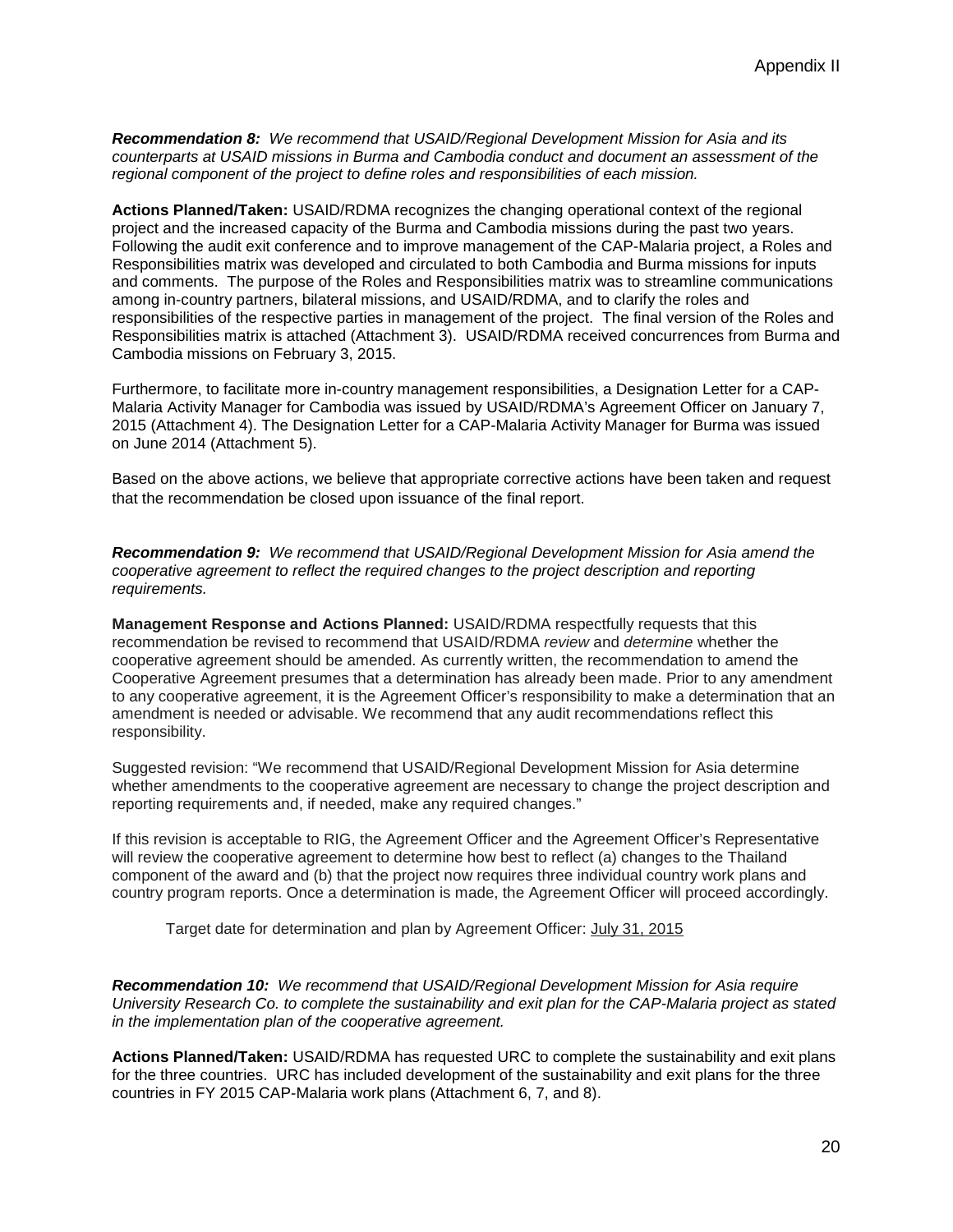The target date for USAID/RDMA review of sustainability and exit plans is September 30, 2015.

*Recommendation 11: We recommend that USAID/Regional Development Mission for Asia require University Research Co. to conduct a gender analysis and internal gender audits for Burma, Cambodia, and Thailand as stated in the cooperative agreement.*

**Actions Planned/Taken:** USAID/RDMA has requested URC to conduct a gender analysis and internal gender audits for Burma, Cambodia and Thailand. URC has included gender audit and gender analysis for the three countries in FY 2015 CAP-Malaria work plans (Attachment 6, 7, and 8).

The target date for USAID/RDMA review of gender analysis and gender audits is September 30, 2015.

*Recommendation 12: We recommend that USAID/Regional Development Mission for Asia implement procedures to track project deliverables so that incoming agreement and contracting officer's representatives will have the most updated information for project management.*

**Actions Planned/Taken:** To strengthen project management, USAID/RDMA will develop a tracking sheet as recommended to document submission of deliverables as stated in the Cooperative Agreement. This tracking sheet will enable the AOR to track deliverables received or still outstanding and to ensure that all requirements under the Cooperative Agreement are fulfilled and submitted in a timely manner.

The target date for implementation of CAP-Malaria deliverables tracking is September 30, 2015.

#### **List of attachments**:

- Attachment 1: Scope of Work for Strategic Information and M&E Advisor
- Attachment 2: CAP-Malaria staff capacity strengthening plan
- Attachment 3: Final version of Roles & Responsibilities matrix for RDMA, Burma, and Cambodia missions and concurrences of Burma and Cambodia missions for Roles & Responsibilities matrix
- Attachment 4: Designation letter for Cambodia Activity Manager
- Attachment 5: Designation letter for Burma Activity Manager
- Attachment 6: Workplan page of CAP-M Thailand

Attachment 7: Workplan page of CAP-M Burma

Attachment 8: Workplan page of CAP-M Cambodia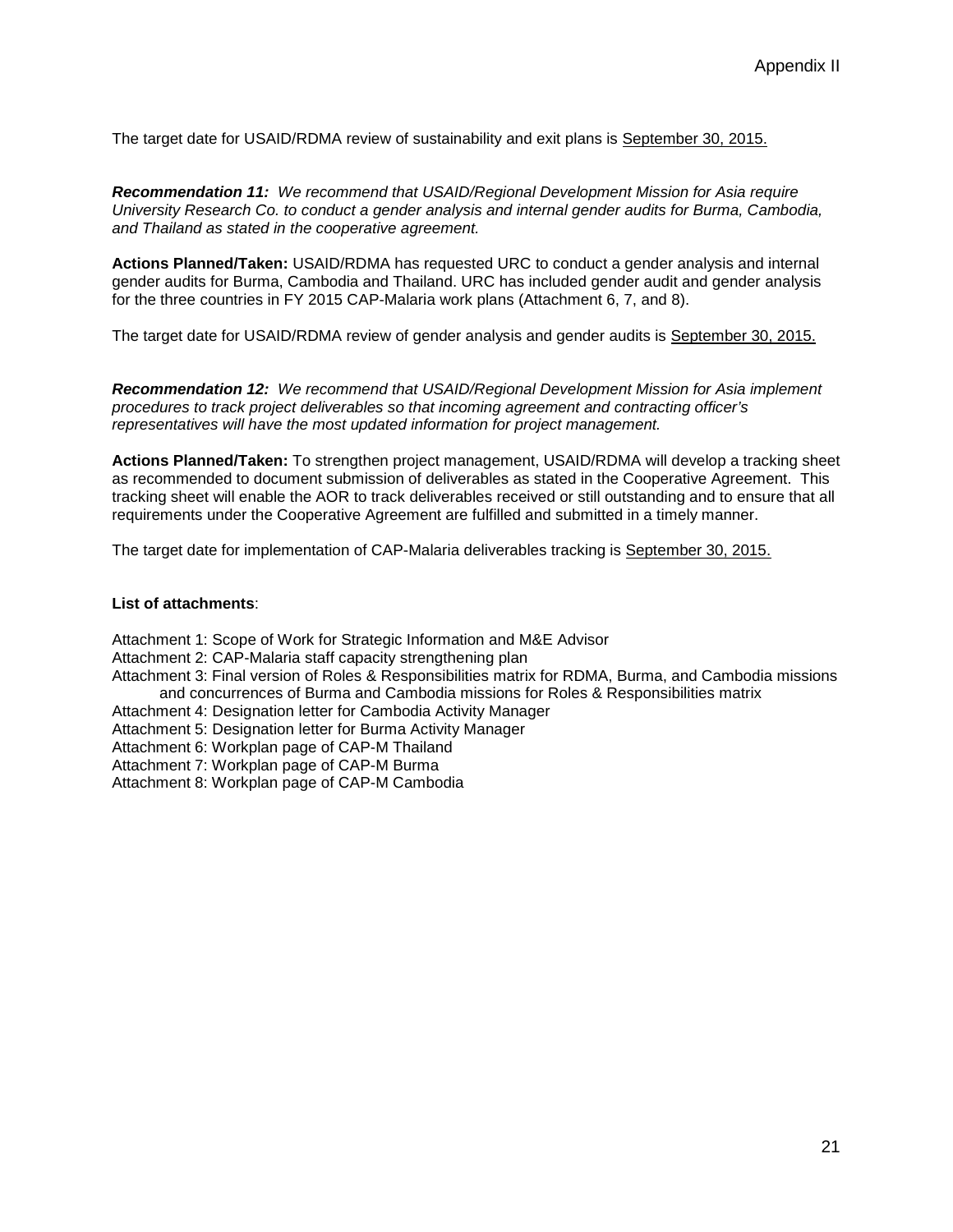

March 18, 2015

#### **MEMORANDUM**

- **TO:** Regional Inspector General/Manila, Matthew Rathgeber
- **FROM:** USAID/Regional Development Mission for Asia, Acting Mission Director, Carrie Thompson /s/
- **SUBJECT:** Management Response to Recommendation 12 in Draft Report on Audit of USAID/Regional Development Mission for Asia's Greater Mekong Sub-region Malaria Control Project (Report No. 5-486-15-00X-P)

Please find below the Mission's action plan to address Recommendation 12 of the subject draft audit report.

*Recommendation 12: We recommend that USAID/Regional Development Mission for Asia implement procedures to track project deliverables so that incoming agreement and contracting officer's representatives will have the most updated information for project management.*

**Actions Planned/Taken:** USAID/RDMA concurs that performance management, including tracking of contract or grant deliverables, is a fundamental responsibility of all agreement and contracting officers' representatives. RDMA's Mission Order on Performance Monitoring (203.003, October 2013) includes a detailed section on "Data Collection, Oversight, and Quality Assurance" but does not specifically include any discussion on monitoring deliverables. To clarify that this is a responsibility for Contracting Officer Representatives (CORs) and Agreement Officer Representatives (AORs), RDMA will revise the Mission Order on Performance Monitoring to include a new paragraph on the purpose, expectations, and best practices for CORs/AORs to track those deliverables already received or still outstanding.

To further strengthen COR/AORs' understanding of this responsibility, this paragraph in the revised Mission Order will include a sentence that outlines required procedures, including requiring CORs/AORs to maintain a "deliverable tracking sheet" and "handover note, approved by office director" among the list of files and data that they are responsible to maintain. Note that RDMA will recommend no particular format for such a deliverable tracking sheet, and CORs/AORs will choose for themselves whether their activity deliverables are complex enough to require a Gantt chart or simple enough that a checklist will suffice. The target date for revising the Mission Order on Performance Monitoring is September 30, 2015.